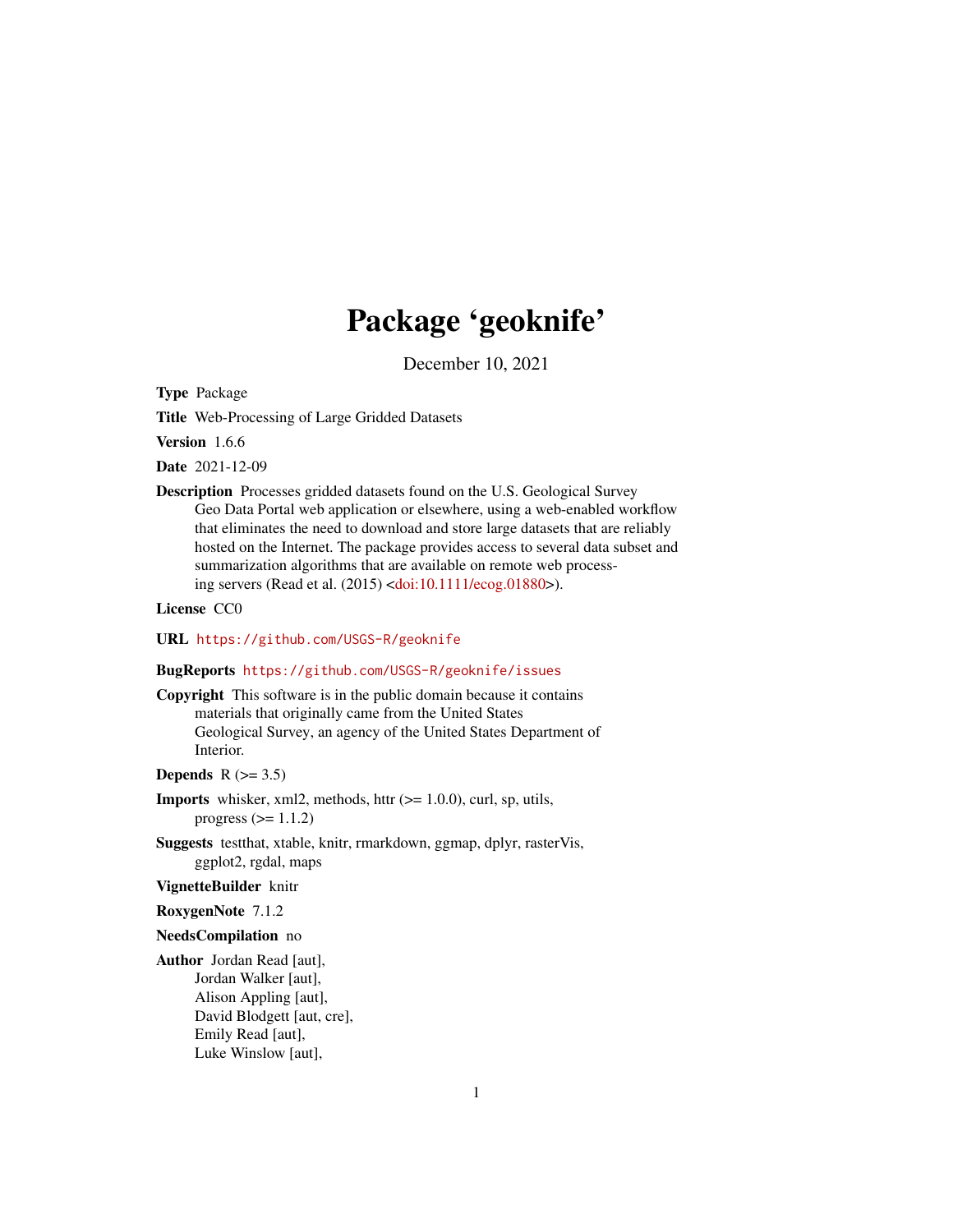Lindsay Carr [aut], David Watkins [aut]

Maintainer David Blodgett <dblodgett@usgs.gov>

Repository CRAN

Date/Publication 2021-12-10 09:10:02 UTC

# R topics documented:

| abstract   | 3              |
|------------|----------------|
|            | 3              |
|            | $\overline{4}$ |
|            | 5              |
| check      | 6              |
|            | $\overline{7}$ |
|            | 8              |
|            | 8              |
|            | 9              |
| gconfig    | 9              |
|            | 10             |
|            | 12             |
|            | 12             |
|            | 13             |
|            | 14             |
|            | 15             |
| query      | 15             |
| result     | 17             |
|            | 18             |
|            | 19             |
| start      | 19             |
|            | 20             |
|            | 21             |
|            | 22             |
|            | 23             |
|            | 23             |
|            | 24             |
| wait       | 25             |
| webdata    | 26             |
|            | 27             |
|            | 27             |
|            | 29             |
|            | 30             |
|            | 30             |
| <b>XML</b> | 31             |
|            |                |

**Index**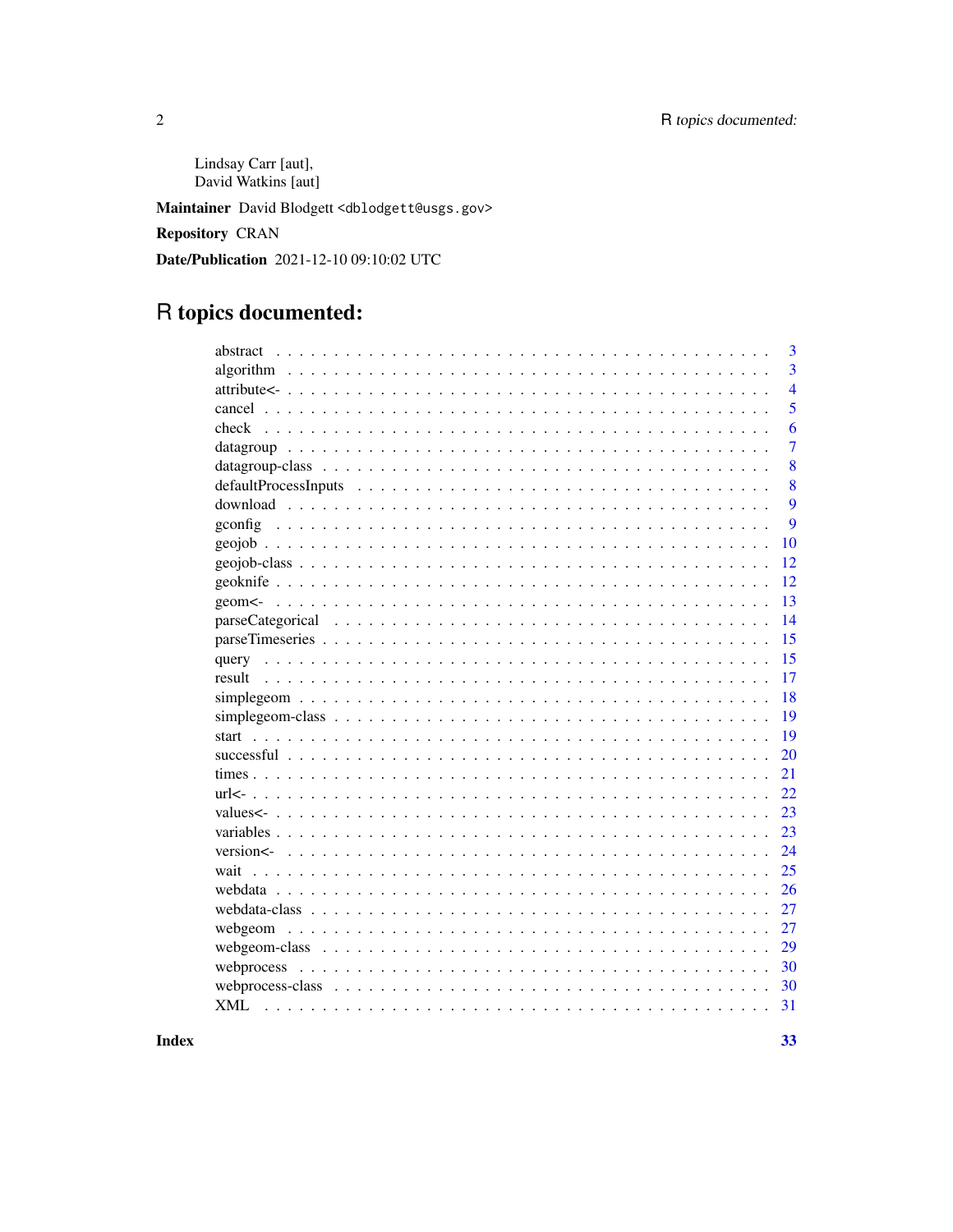<span id="page-2-0"></span>

extracts the abstract information from a datagroup object

## Usage

```
abstract(.Object)
## S4 method for signature 'datagroup'
abstract(.Object)
```
title(.Object)

## S4 method for signature 'datagroup' title(.Object)

# Arguments

.Object a datagroup object

<span id="page-2-1"></span>algorithm *the algorithm of a webprocess object*

#### Description

Functions to get or set the algorithm of a [webprocess](#page-29-1) object. The algorithm is the type of process that will be used, and can be accessed or modified using the algorithm method.

#### Usage

```
algorithm(.Object)
algorithm(.Object) <- value
## S4 method for signature 'webprocess'
algorithm(.Object)
## S4 replacement method for signature 'webprocess'
algorithm(.Object) <- value
## S4 method for signature 'xml_document'
algorithm(.Object)
```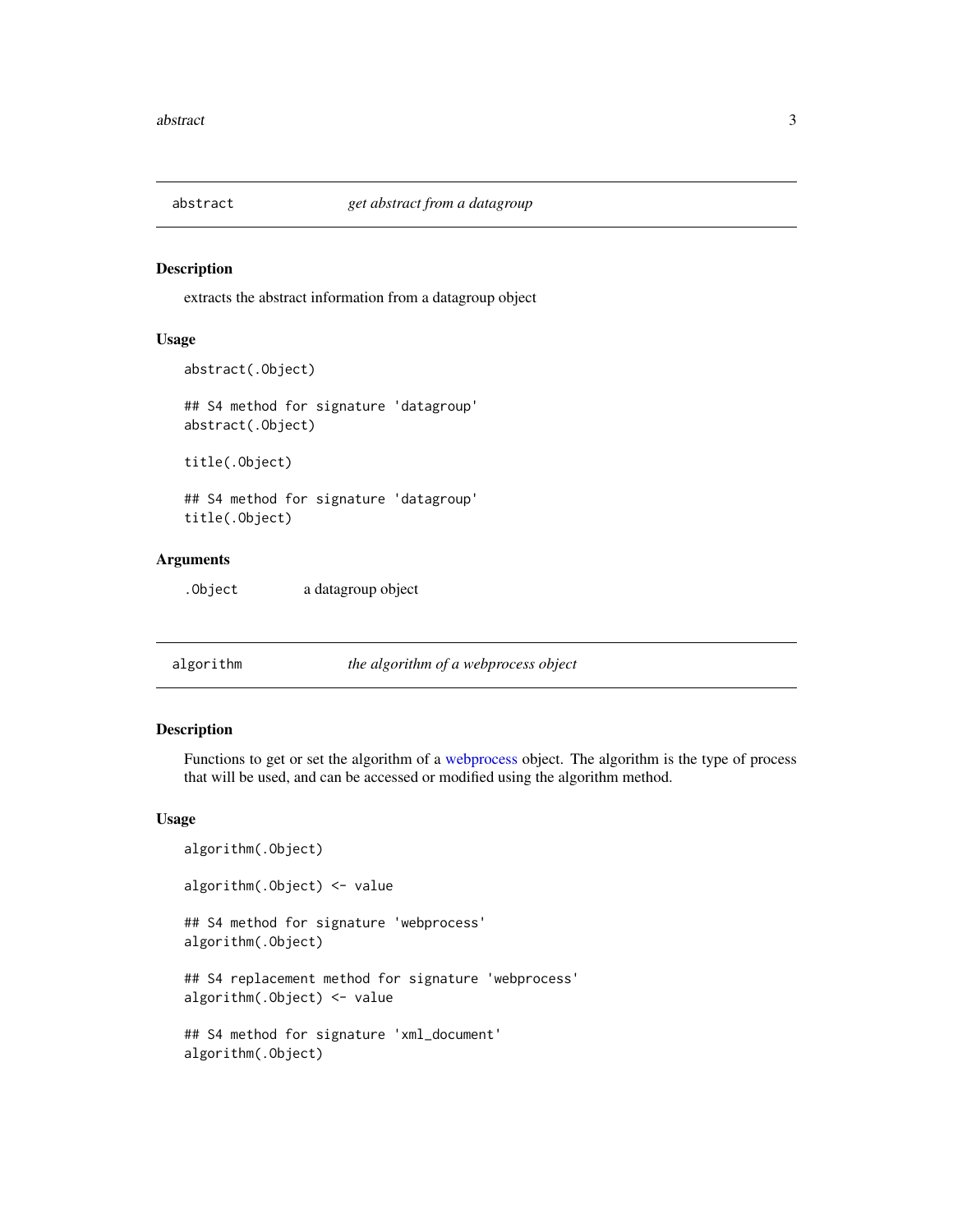#### <span id="page-3-0"></span>4 attribute<-

# Arguments

| .Object | a webprocess object                                     |
|---------|---------------------------------------------------------|
| value   | a list with name of algorithm and relative url endpoint |

# Examples

## Not run: wp <- webprocess() algorithm(wp)

## End(Not run)

# attribute<- *the attribute of an webgeom object*

# <span id="page-3-1"></span>Description

get or set the attribute of a webgeom object.

## Usage

attribute(.Object) <- value attribute(.Object) ## S4 replacement method for signature 'webgeom' attribute(.Object) <- value ## S4 method for signature 'webgeom'

attribute(.Object)

# Arguments

| .Object | a webgeom object |
|---------|------------------|
| value   | a attribute      |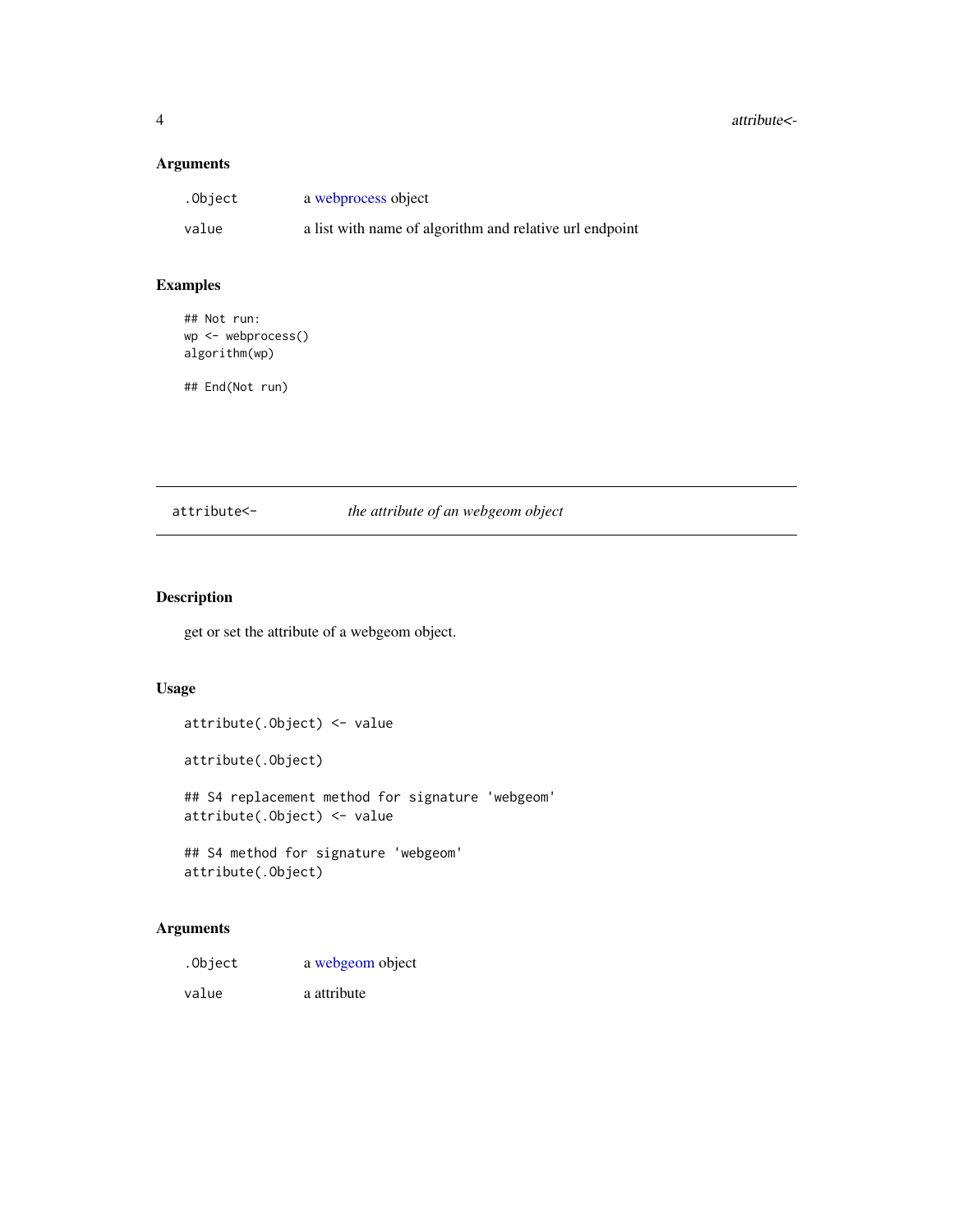<span id="page-4-0"></span>

Cancel process for geojob

## Usage

cancel(.Object)

## S4 method for signature 'geojob' cancel(.Object)

## S4 method for signature 'missing' cancel(.Object)

# Arguments

.Object a [geojob](#page-11-1) object with an active geo-web processing request.

## Details

cancel is a method for cancelling a geo-web processing request.

# Value

A [geojob](#page-11-1) object with no active job

#### See Also

check, start

```
wd <- webdata('prism')
wg <- webgeom('state::New Hampshire')
wp <- webprocess()
if(!is.null(wp)) {
 gj <- geojob()
 xml(gj) <- XML(wg, wd, wp)
url(gj) \leftarrow url(wp)}
## Not run:
gj <- start(gj)
gj <- cancel(gj)
## End(Not run)
```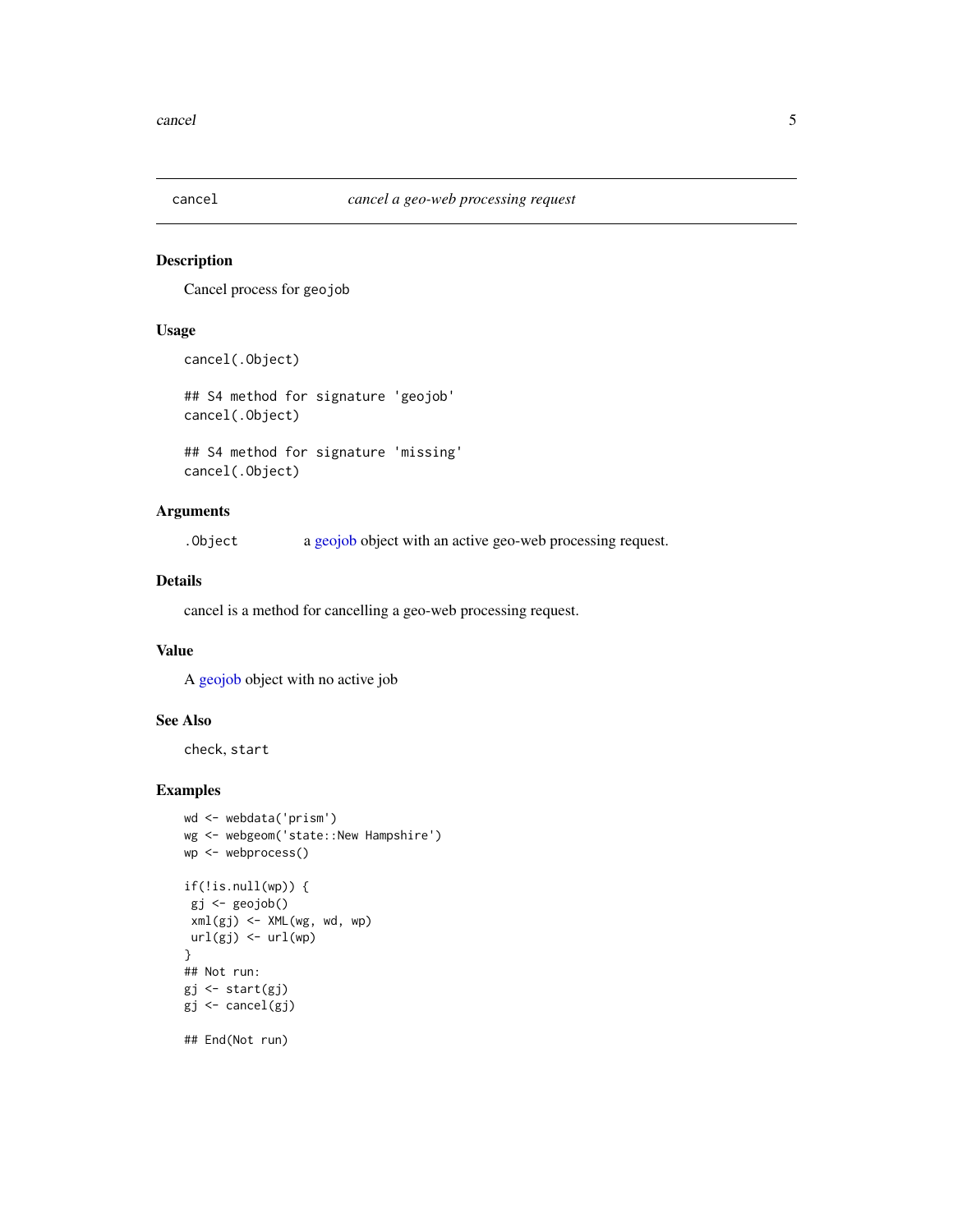<span id="page-5-1"></span><span id="page-5-0"></span>

Check status of processing request

#### Usage

```
check(.Object)
```
## S4 method for signature 'geojob' check(.Object)

## S4 method for signature 'character' check(.Object)

# Arguments

.Object a [geojob](#page-11-1) object with an active GDP process request, or a character URL of an existing job

## Details

check is a method for checking the process status of an active (executed) [geojob](#page-11-1) object. The method returns process, which is a list containing two fields: status and URL. If the [geojob](#page-11-1) object has not been executed (see [start](#page-18-1)), this method returns status='none' and URL=NULL.

## Value

process, a list containing status and URL.

## Author(s)

Jordan S. Read

## See Also

[start](#page-18-1)

## Examples

gj <- geojob() # create geojob object check(gj) # no process for empty geojob object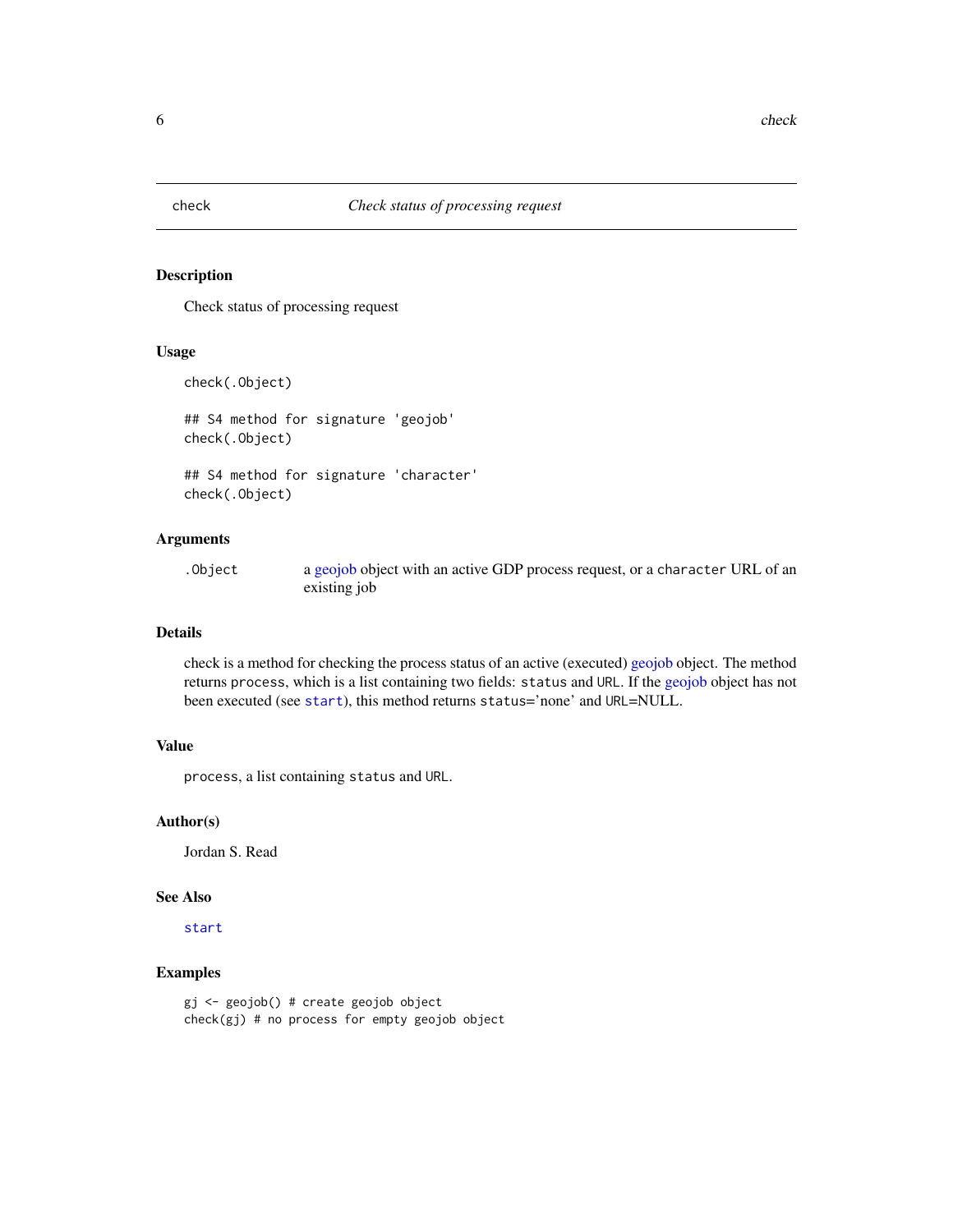<span id="page-6-0"></span>

A class representing a geoknife job (datagroup).

# Usage

```
datagroup(...)
## S4 method for signature 'ANY'
datagroup(...)
## S4 method for signature 'datagroup'
length(x)
## S4 method for signature 'datagroup'
x[i, j, ..., drop = TRUE]## S4 method for signature 'datagroup,ANY,ANY'
x[[i, j, ..., drop = TRUE]]
```
# Arguments

|      | additional arguments passed to initialize method |
|------|--------------------------------------------------|
| X    | a datagroup object                               |
| i    | index specifying elements to extract or replace. |
| j    | not implemented                                  |
| drop | not implemented                                  |

## Value

the datagroup object

# Author(s)

Jordan S Read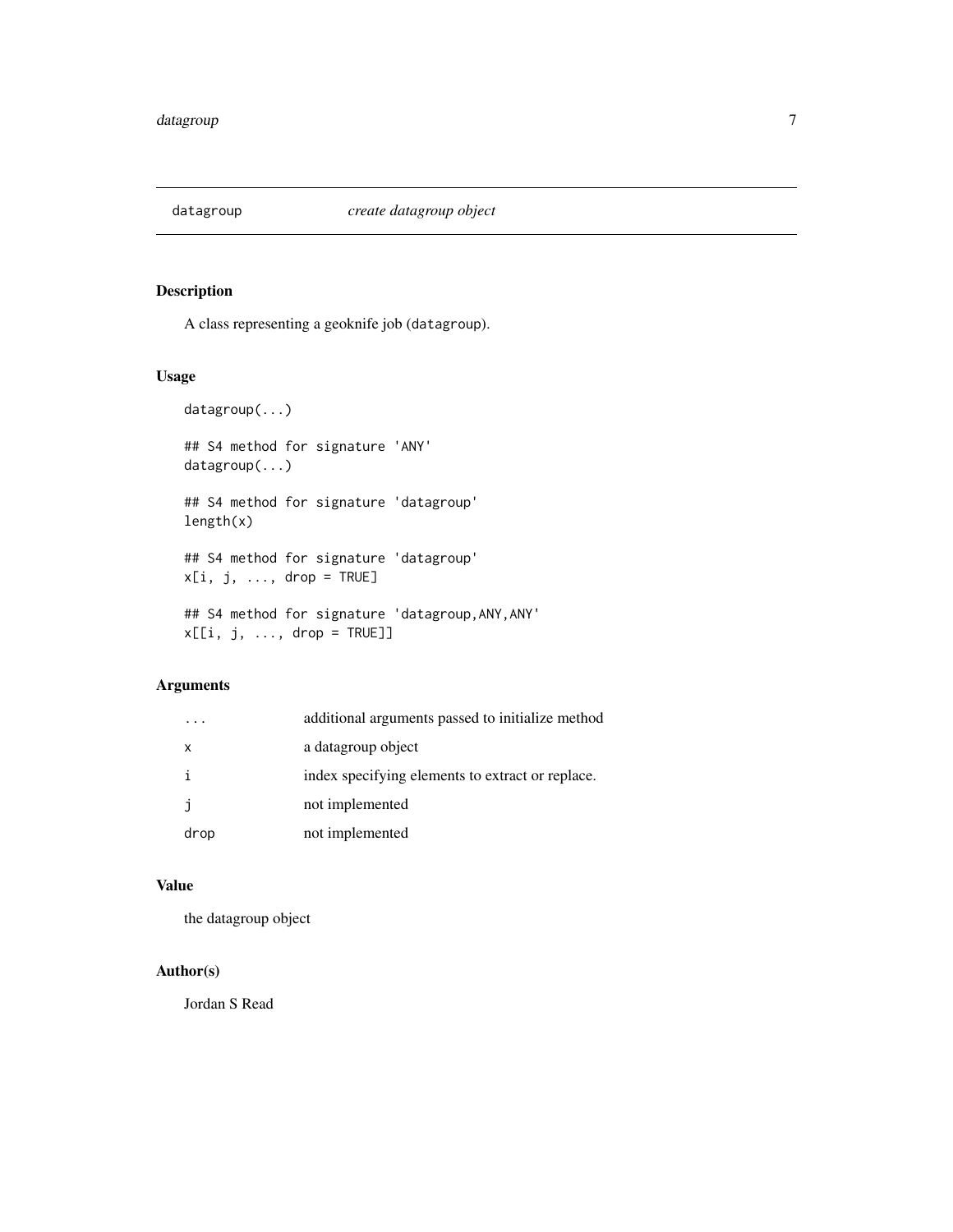<span id="page-7-0"></span>datagroup-class *datagroup class*

# Description

contains collections of webdata that can be processed with [geoknife](#page-11-2)

# Slots

group a list of webdata compatible elements

defaultProcessInputs *Default Process Inputs*

# Description

parses DescribeProcess request

# Usage

defaultProcessInputs(algorithm, wps\_url, wps\_version)

# Arguments

| algorithm   | the WPS algorithm to get process inputs for |
|-------------|---------------------------------------------|
| wps_url     | the service base URL for the WPS            |
| wps_version | the service version to use                  |

# Value

list of default, optional, and required process inputs for use in the webprocess object.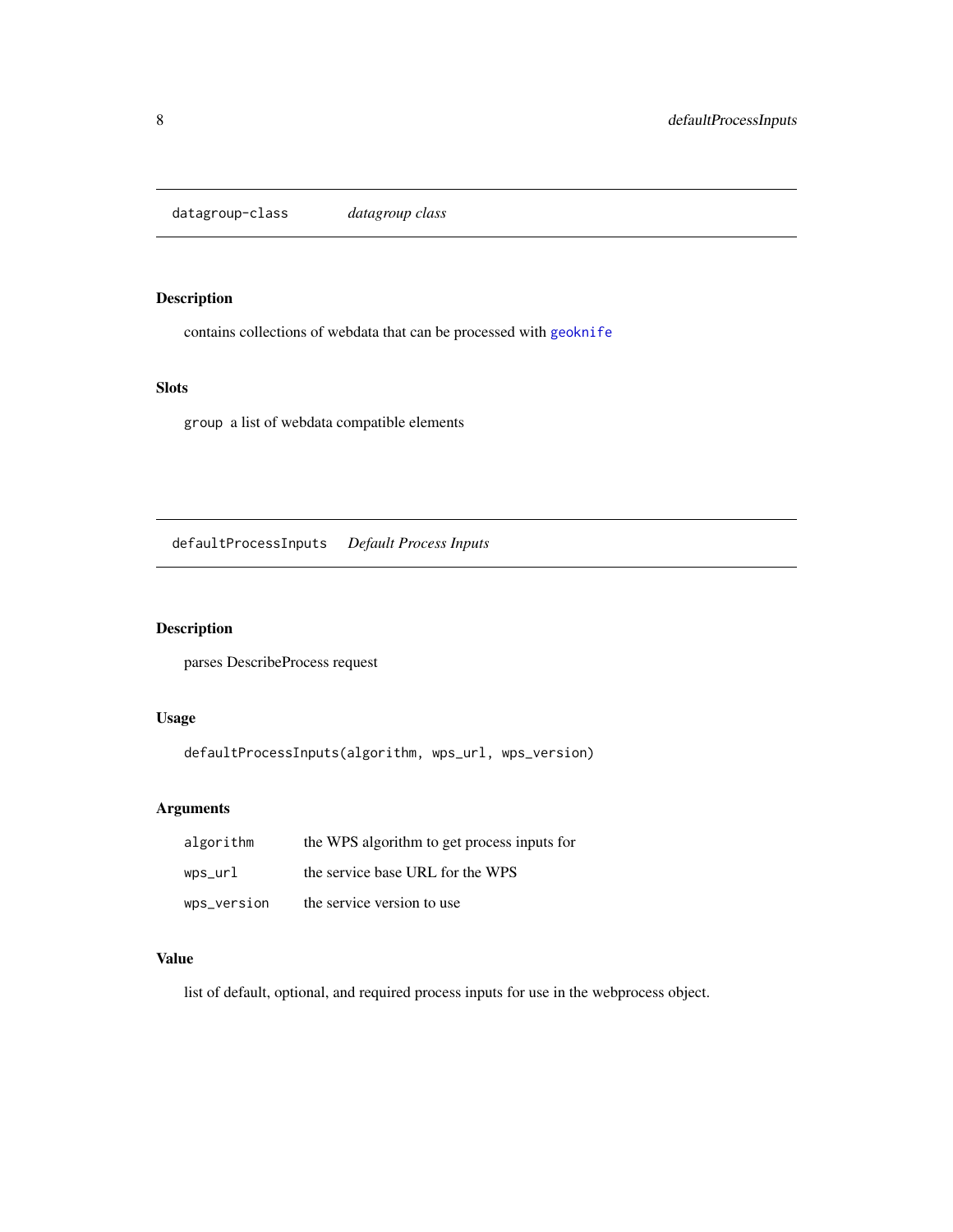<span id="page-8-1"></span><span id="page-8-0"></span>

download the result of a processing job to a local destination.

# Usage

download(.Object, destination, ...)

## S4 method for signature 'geojob,missing' download(.Object, destination, ...)

## S4 method for signature 'character,missing' download(.Object, destination, ...)

## S4 method for signature 'geojob,character' download(.Object, destination, ...)

## S4 method for signature 'character,character' download(.Object, destination, ...)

### Arguments

| .Object     | a geojob or job id that has completed                               |
|-------------|---------------------------------------------------------------------|
| destination | a file destination. If missing, a temp directory will be used       |
| $\cdots$    | additional arguments passed to write_disk, such as overwrite = TRUE |

# Value

the location of the downloaded file

# Author(s)

Jordan S Read

gconfig *configure geoknife settings*

#### Description

access and set defaults for geoknife configuration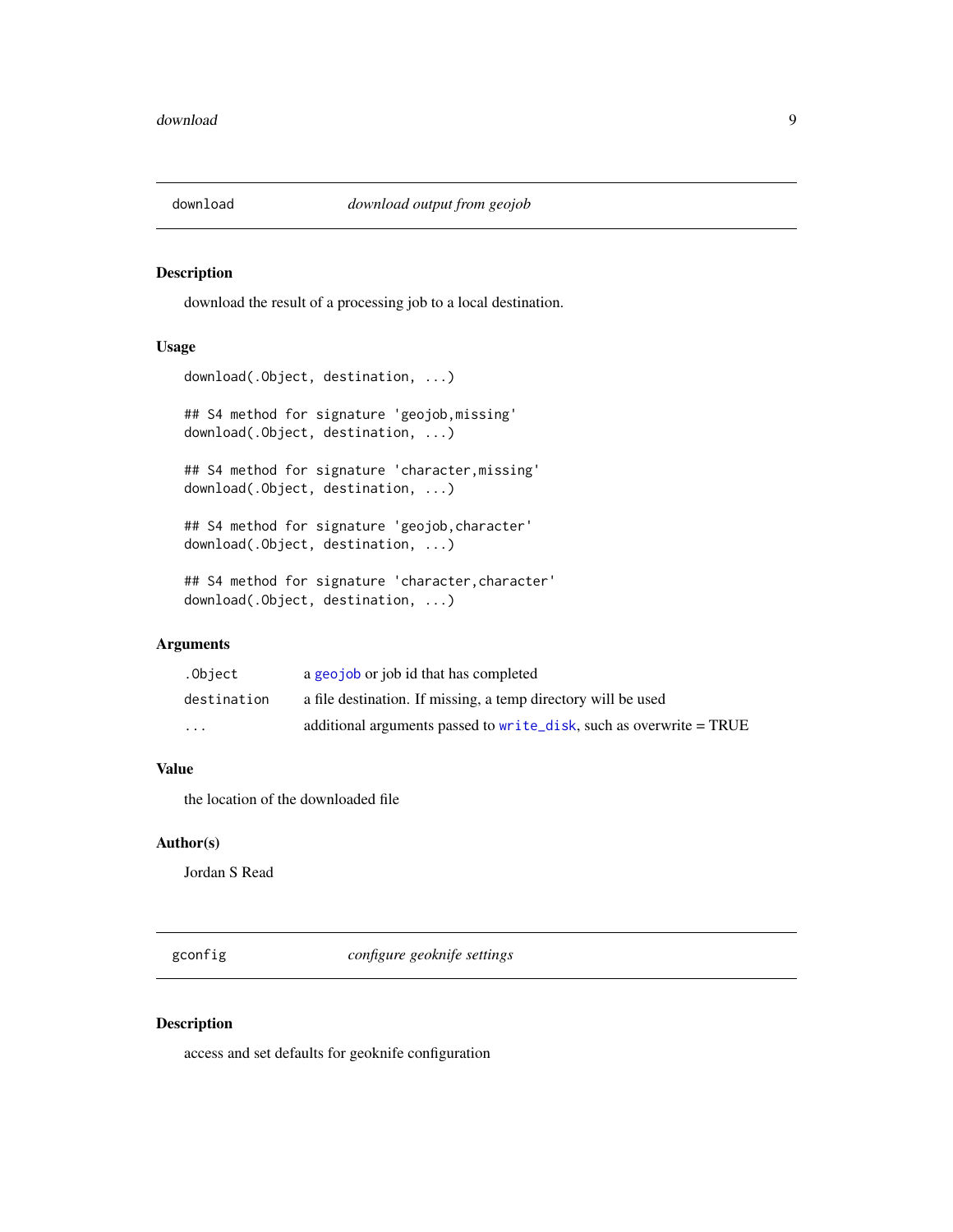<span id="page-9-0"></span>10 geojob

#### Usage

 $gconfig(..., no.readonly = FALSE)$ 

#### Arguments

| $\cdot$ $\cdot$ $\cdot$ | values for gconfig.                |
|-------------------------|------------------------------------|
| no.readonly             | currently not implemented for TRUE |

## Value

Borrowed text and functionality from [par](#page-0-0). When parameters are set, their previous values are returned in an invisible named list. Such a list can be passed as an argument to par to restore the parameter values. Use gconfig(no.readonly = TRUE) for the full list of parameters that can be restored. When just one parameter is queried, the value of that parameter is returned as (atomic) vector. When two or more parameters are queried, their values are returned in a list, with the list names giving the parameters. Note the inconsistency: setting one parameter returns a list, but querying one parameter returns a vector.

# Examples

```
gconfig # all config
gconfig('wait')
gconfig('sleep.time' = 10)
gconfig('sleep.time' = 8, wait=TRUE)
```
<span id="page-9-1"></span>

### geojob *create geojob object*

#### Description

A class representing a geoknife job (geojob).

## Usage

```
geojob(xml, ...)
```
## S4 method for signature 'missing' geojob(xml, ...)

```
## S4 method for signature 'xml_document'
geojob(xml, ...)
```
## S4 method for signature 'character' geojob(xml, ...)

xml(.Object) <- value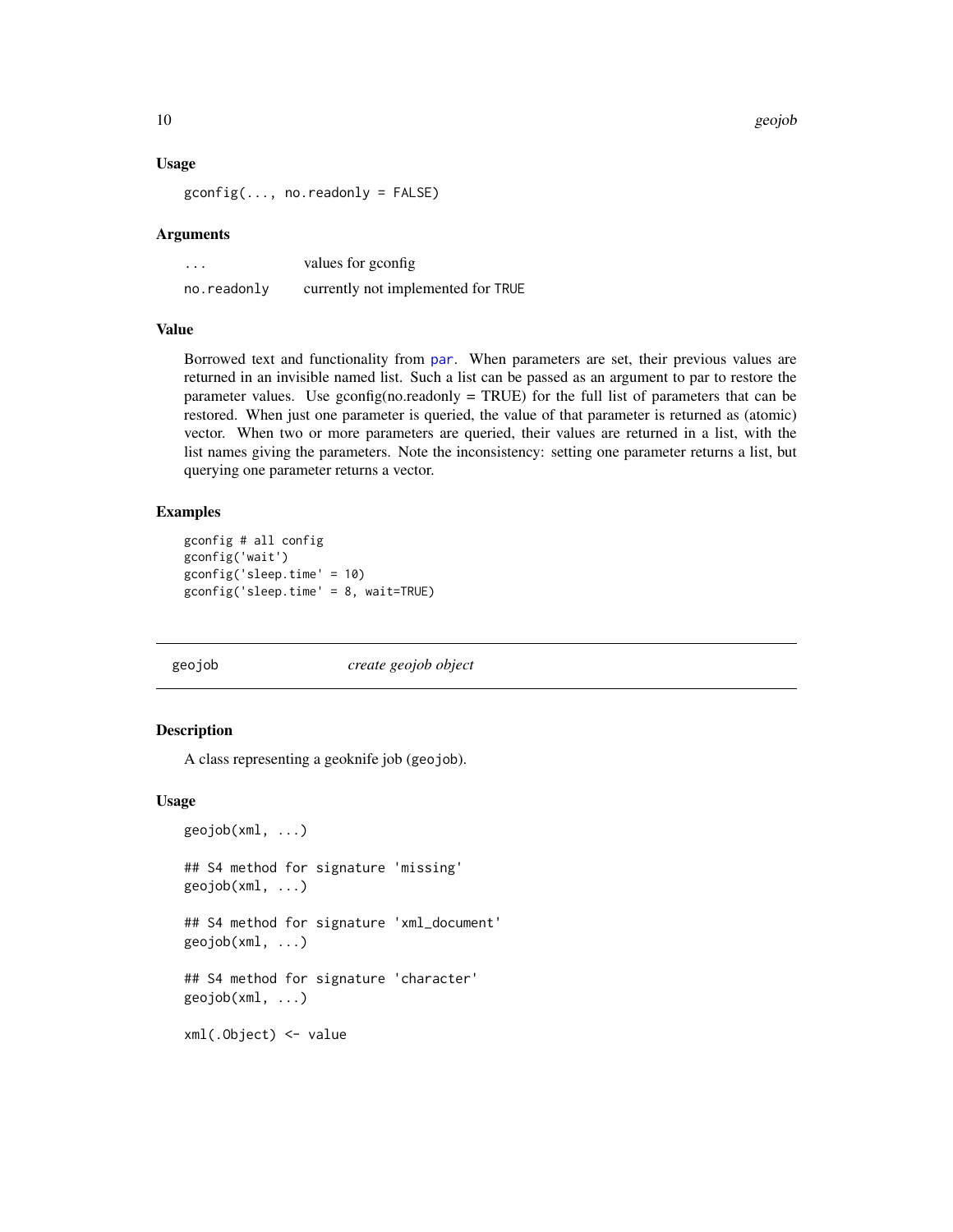#### <span id="page-10-0"></span>geojob 11

```
xml(.Object)
id(.Object)
id(.Object) <- value
id(.Object)
## S4 replacement method for signature 'geojob'
id(.Object) <- value
## S4 method for signature 'geojob'
id(.Object)
## S4 method for signature 'character'
```
id(.Object)

# Arguments

| xml                     | location of xml (URL or local path)              |
|-------------------------|--------------------------------------------------|
| $\cdot$ $\cdot$ $\cdot$ | additional arguments passed to initialize method |
| .Object                 | a georiob object                                 |
| value                   | a character string of xml                        |

# Value

the geojob object

## Author(s)

Jordan S Read

```
xml <- "<foo> <br/> <br/> <br/> <br/>text <br/> <br/> </bar> </foo>"
gj <- geojob()
xml(gj) \leftarrow xmlxml(gj)
xml <- "<foo version=\"1.0.0\"> <br/> <br/> text <br/> <br/> </bar> </foo>"
gj \leq-geojob(xml = xml)xml(gj)
id(gj)
```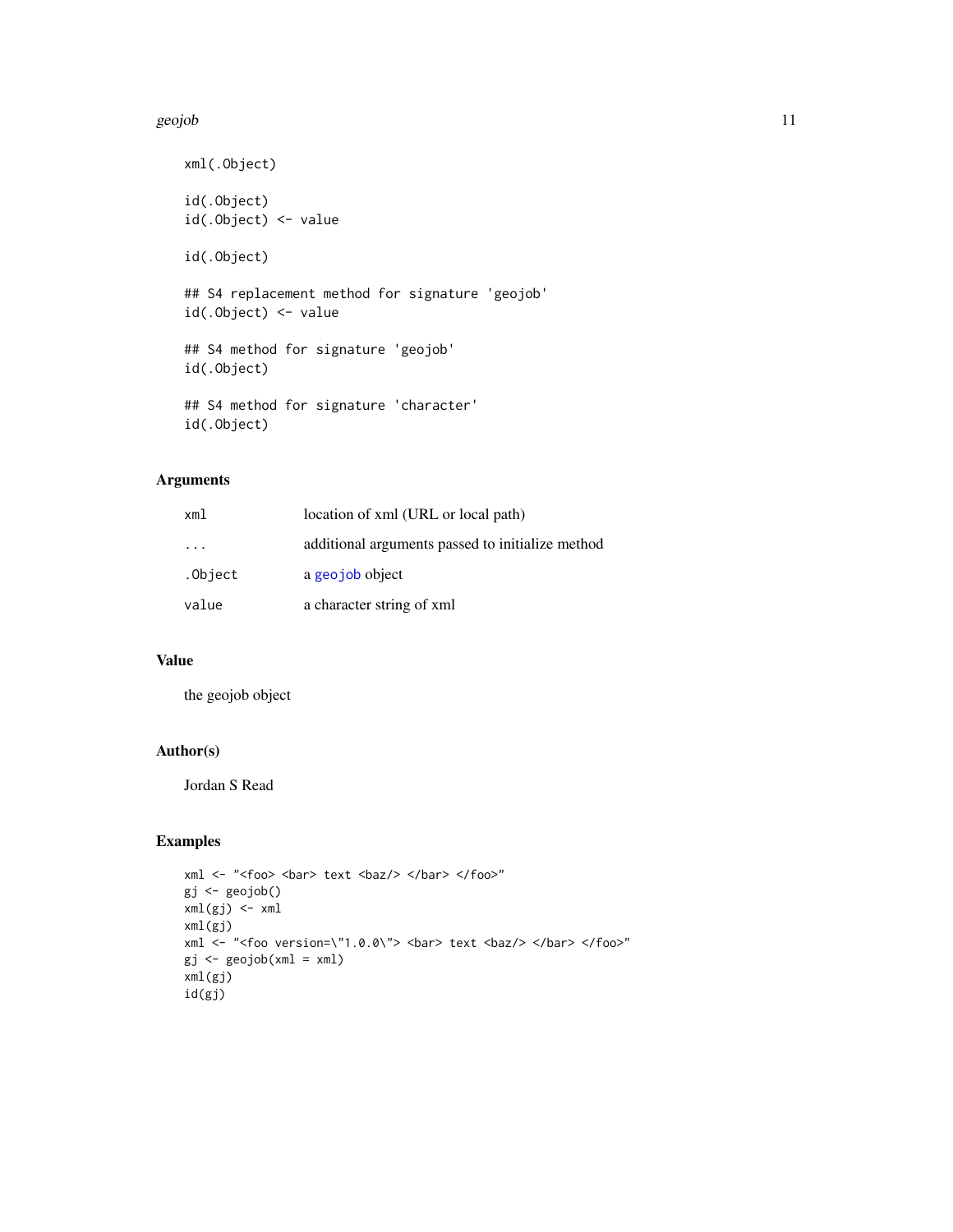<span id="page-11-1"></span><span id="page-11-0"></span>geojob-class *geojob class*

# Description

contains the information for processing the job, and the versions of the resources used.

## Slots

url URL of web processing endpoint

xml XML character for post

id job identifier

package.version the version of the geoknife package

algorithm.version the version of the algorithm used for processing

<span id="page-11-2"></span>geoknife *geoknife*

#### Description

Creates the processing job and allows specifying the processing details.

#### Usage

```
geoknife(stencil, fabric, knife = webprocess(...), ...)
```
## Arguments

| stencil | a webgeom, simplegeom, or any type that can be coerced into simplegeom.                                             |
|---------|---------------------------------------------------------------------------------------------------------------------|
| fabric  | a dataset. A webdata or any type that can be coerced into webdata                                                   |
| knife   | (optional) a webprocess object                                                                                      |
| .       | additional arguments passed to new webprocess. Can also be used to modify<br>the knife argument, if it is supplied. |

# Details

The stencil argument is akin to cookie cutter(s), which specify how the dataset is to be subsampled spatially. Supported types are all geometric in nature, be they collections of points or polygons. Because geoprocessing operations require a non-zero area for stencil, if points are used (i.e., the different point collections that can be used in [simplegeom](#page-17-1)), there is a negligible automatic point buffer applied to each point to result in a non-zero area.

Naming of the components of the stencil will impact the formatting of the result returned by the geoknife processing job (the [geojob](#page-9-1))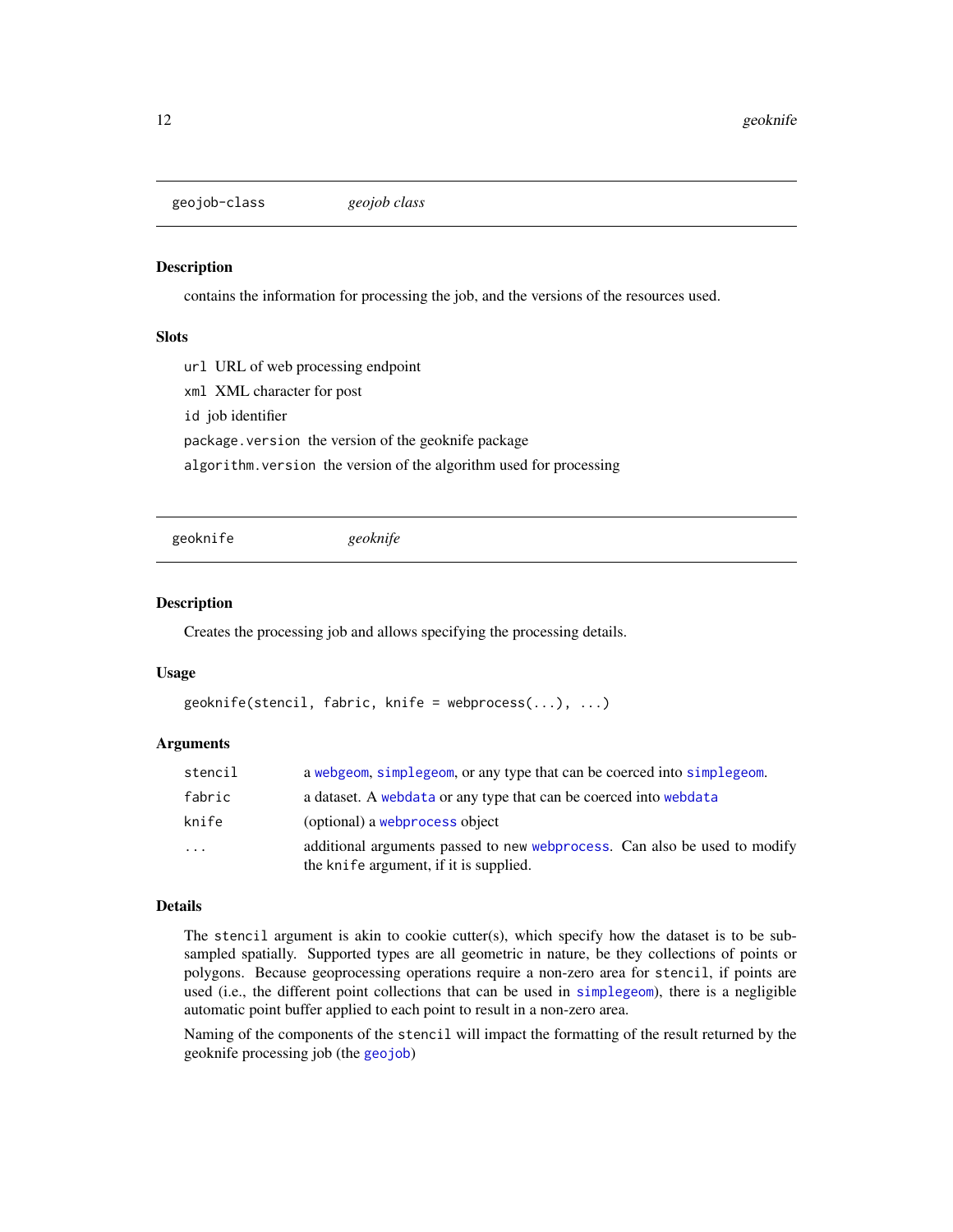#### <span id="page-12-0"></span> $geom \leq$  13

geoknife will check the class of the stencil argument, and if stencil's class is not [webgeom](#page-26-1), it will attempt to coerce the object into a [simplegeom](#page-17-1). If no coercion method exists, geoknife will fail.

The fabric argument is akin to the dough or fabric that will be subset with the stencil argument. At present, this is a web-available gridded dataset that meets a variety of formatting restrictions. Several quick start methods for creating a [webdata](#page-25-1) object (only [webdata](#page-25-1) or an type that can be coerced into [webdata](#page-25-1) are valid arguments for fabric).

Making concurrent requests to the Geo Data Portal will NOT result in faster overall execution times. The data backing the system is on high performance storage, but that storage is not meant to support parallelized random access and can be significantly slower under these conditions. Read more: https://my.usgs.gov/confluence/display/GeoDataPortal/Geo+Data+Portal+Scalability+Guidelines

#### Value

and object of class [geojob](#page-11-1)

## Examples

```
## Not run:
job \leq geoknife(stencil = c(-89,42), fabric = 'prism')
check(job)
#-- set up geoknife to email user when the process is complete
job <- geoknife(webgeom("state::Wisconsin"), fabric = 'prism', email = 'fake.email@gmail.com')
## End(Not run)
```
geom<- *the geom of an object*

#### <span id="page-12-1"></span>Description

The "feature" of a webgeom. This is the key mapping to the web resource that is used as the spatial feature of reference. Other details specified in [attribute](#page-3-1) and [values](#page-22-1).

### Usage

```
geom(.Object) <- value
geom(.Object)
## S4 replacement method for signature 'webgeom'
geom(.Object) <- value
## S4 method for signature 'webgeom'
geom(.Object)
```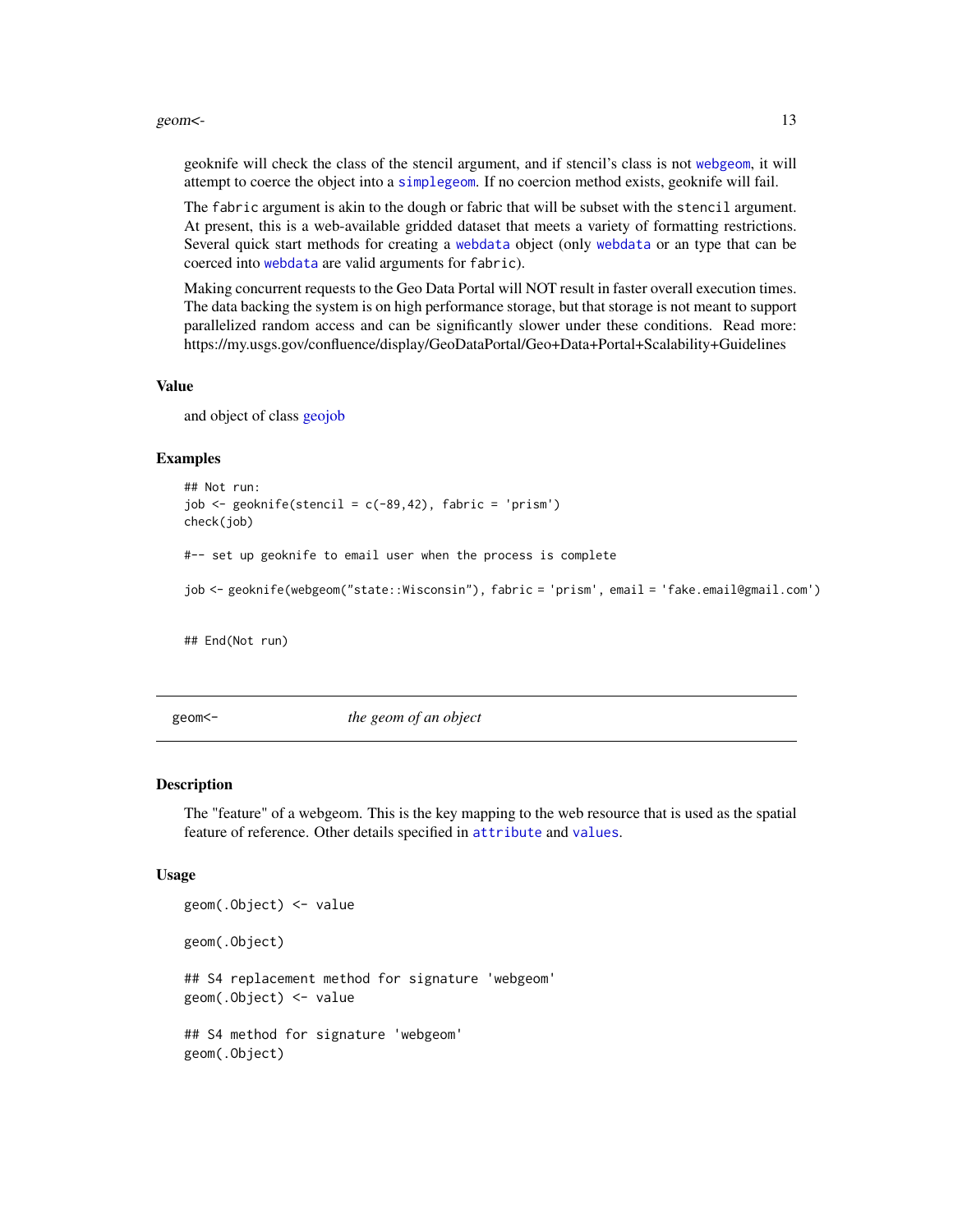## <span id="page-13-0"></span>Arguments

| .Object | a webgeom object |
|---------|------------------|
| value   | a geom           |

# See Also

[attribute](#page-3-1) and [values](#page-22-1)

<span id="page-13-1"></span>parseCategorical *parse categorical coverage file into R environment*

# Description

a function for loading data into R from a file (or URL) from a completed processing request

## Usage

parseCategorical(file, delim)

## Arguments

| file  | a geojob categorical processing result file location (See download). |
|-------|----------------------------------------------------------------------|
| delim | the file delimiter                                                   |

## Value

a data.frame of categorical fraction (and/or count) values.

# See Also

[check](#page-5-1), [download](#page-8-1), [parseTimeseries](#page-14-1)

```
local.file <- system.file('extdata','csv_categorical_multifeature.csv', package = 'geoknife')
output <- parseCategorical(local.file, delim = ',')
```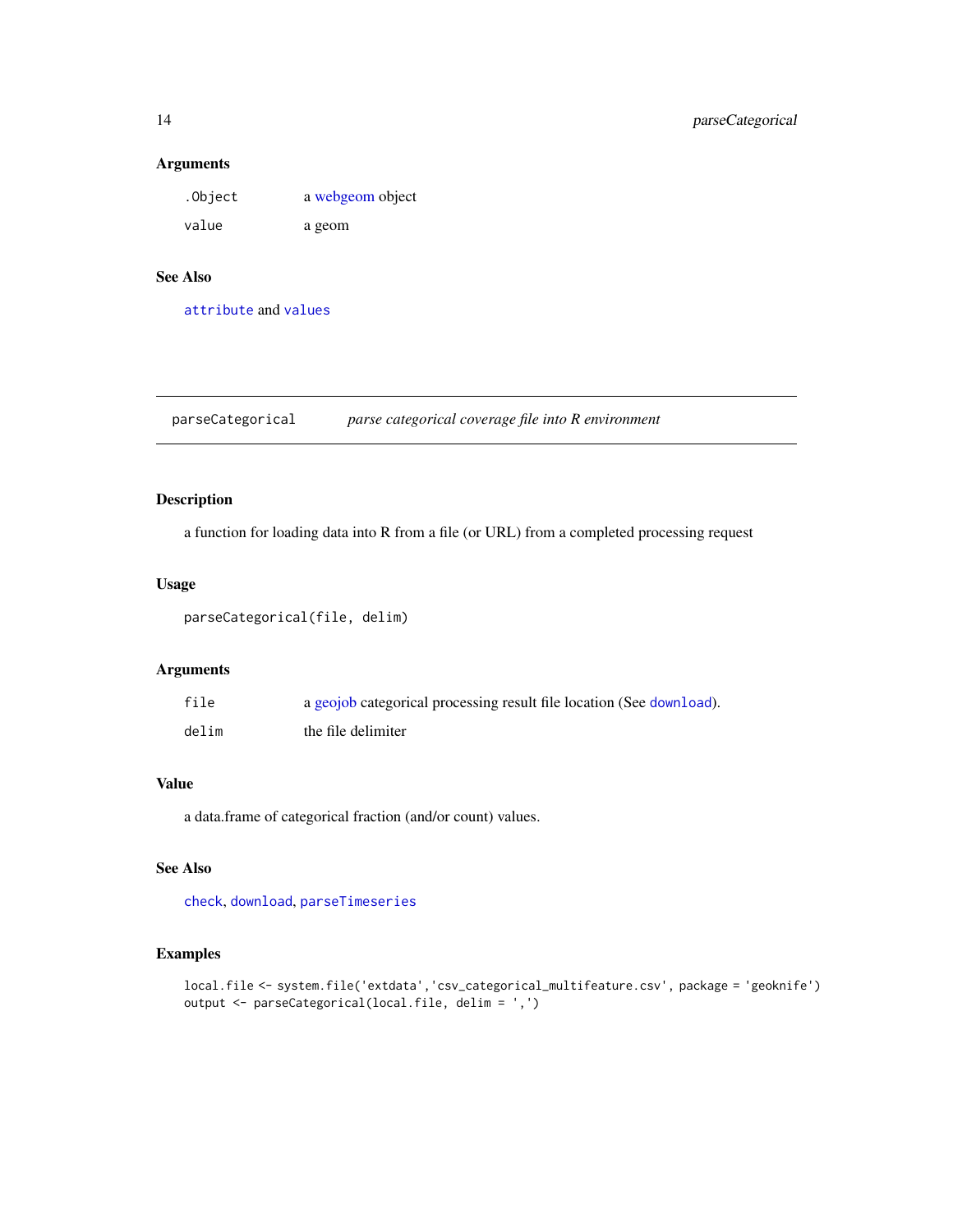<span id="page-14-1"></span><span id="page-14-0"></span>parseTimeseries *parse timeseries file into R environment*

# Description

a function for loading data into R from a file (or URL) from a completed processing request

# Usage

```
parseTimeseries(file, delim, with.units = FALSE)
```
## Arguments

| file       | a geojob timeseries processing result file location (See download).           |
|------------|-------------------------------------------------------------------------------|
| delim      | the file delimiter                                                            |
| with.units | boolean for including a units column in returned data.frame (default = FALSE) |

# Value

a data.frame of timeseries values.

# Author(s)

Luke A. Winslow, Jordan S. Read

# See Also

[check](#page-5-1), [download](#page-8-1), [parseCategorical](#page-13-1)

## Examples

```
local_file <- system.file('extdata','tsv_linear_ring.tsv', package = 'geoknife')
output <- parseTimeseries(local_file, delim = '\t')
```
query *query webdata for various fields*

#### Description

a method for finding possible values for a given field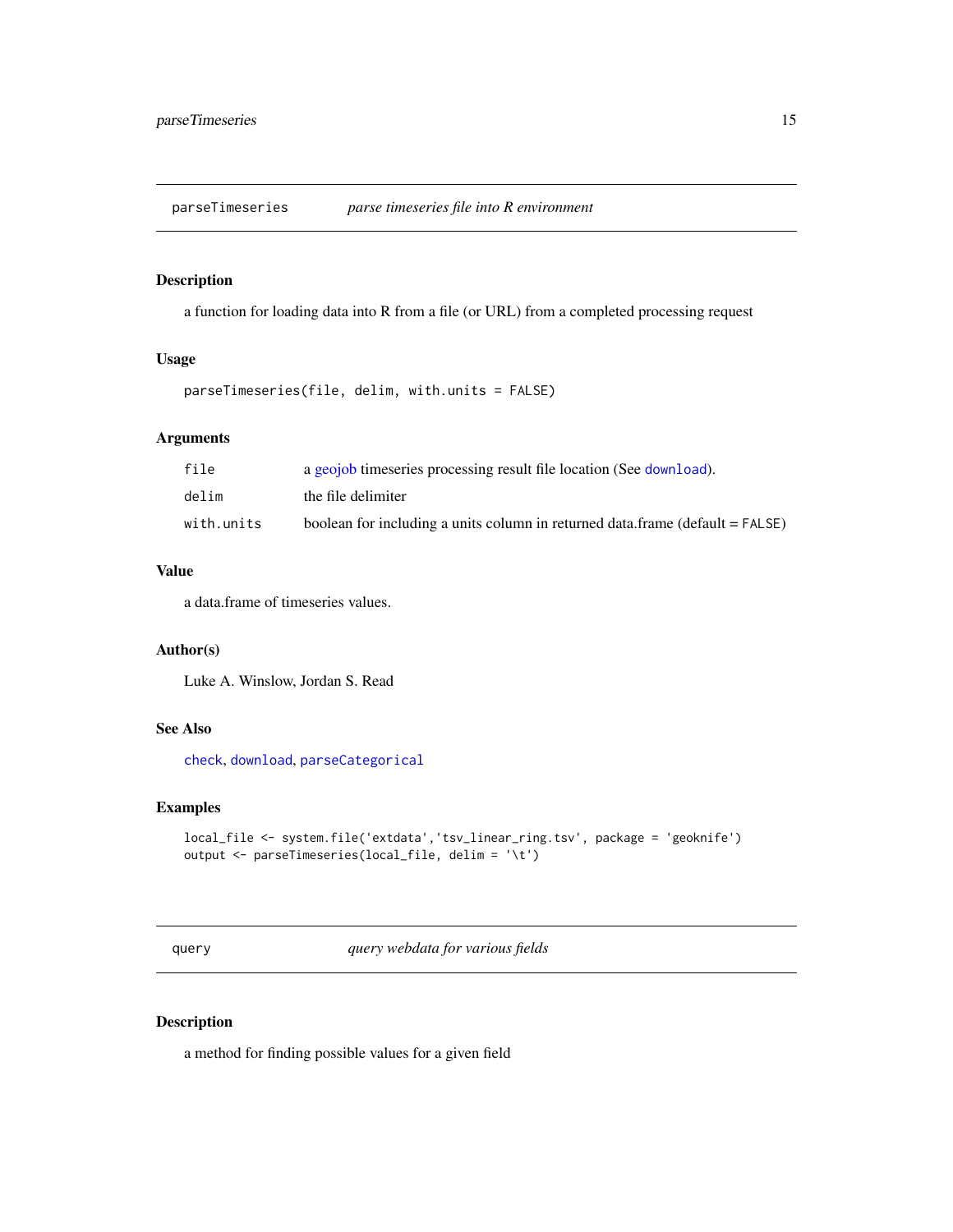# Usage

```
query(.Object, field, ...)
## S4 method for signature 'webdata, character'
query(.Object, field, ...)
## S4 method for signature 'webdata,missing'
query(.Object, field, ...)
## S4 method for signature 'character, missing'
query(.Object, field, ...)
## S4 method for signature 'webgeom,character'
query(.Object, field, ...)
## S4 method for signature 'webprocess,character'
query(.Object, field, ...)
```
# Arguments

| .Object  | a webdata, webgeom, or webprocess object.                                   |
|----------|-----------------------------------------------------------------------------|
| field    | a plural parameter name for fields in . Object (e.g., 'variables', 'times') |
| $\cdots$ | additional arguments passed to methods                                      |

## Value

a character vector of values corresponding to the query field specified

## Author(s)

Jordan S. Read

```
## Not run:
fabric <- webdata('prism')
query(fabric, 'variables')
wg <- webgeom()
query(wg, 'geoms')
geom(wg) <- "sample:CONUS_states"
query(wg, 'attributes')
attribute(wg) <- 'STATE'
query(wg, 'values', rm.duplicates = TRUE)
## End(Not run)
```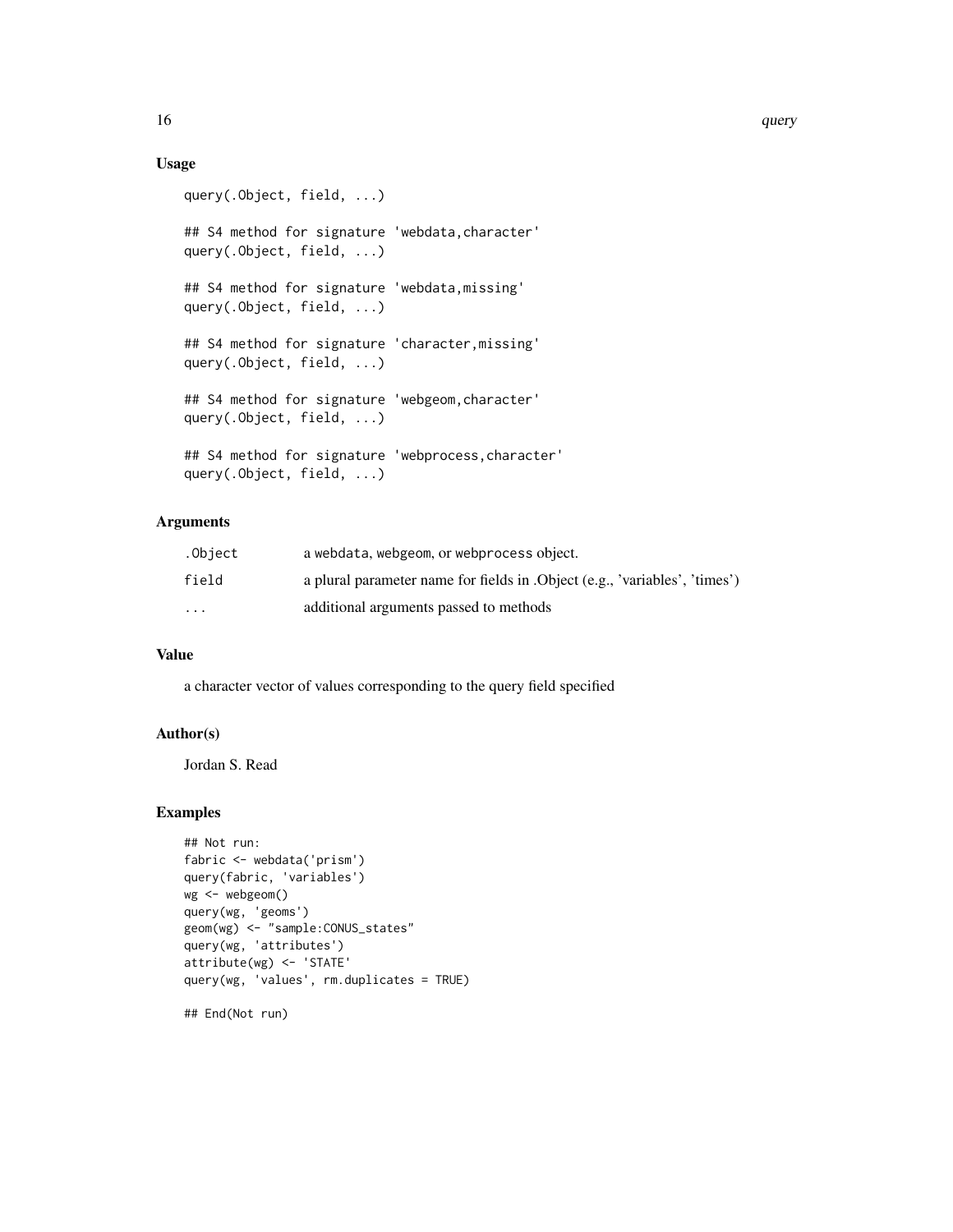<span id="page-16-0"></span>

a geojob method for loading data into R from a completed processing request

# Usage

```
result(.Object, ...)
## S4 method for signature 'geojob'
result(.Object, ...)
## S4 method for signature 'character'
result(.Object, ...)
```
# Arguments

| .Obiect                 | a geojob object with a successful processID, or a character URL of a com- |
|-------------------------|---------------------------------------------------------------------------|
|                         | pleted job. (See check).                                                  |
| $\cdot$ $\cdot$ $\cdot$ | additional arguments passed to parsers $(e.g., with.units = TRUE)$        |

## Value

data.frame of timeseries values.

# Author(s)

Jordan S. Read

## Examples

```
## Not run:
job \le geoknife(stencil = c(-89,42), fabric = 'prism', wait = TRUE)
result(job, with.units = TRUE) # load and print output
# or use the job id:
id \leftarrow id(job)
```
result(id, with.units = TRUE) # load and print output

## End(Not run)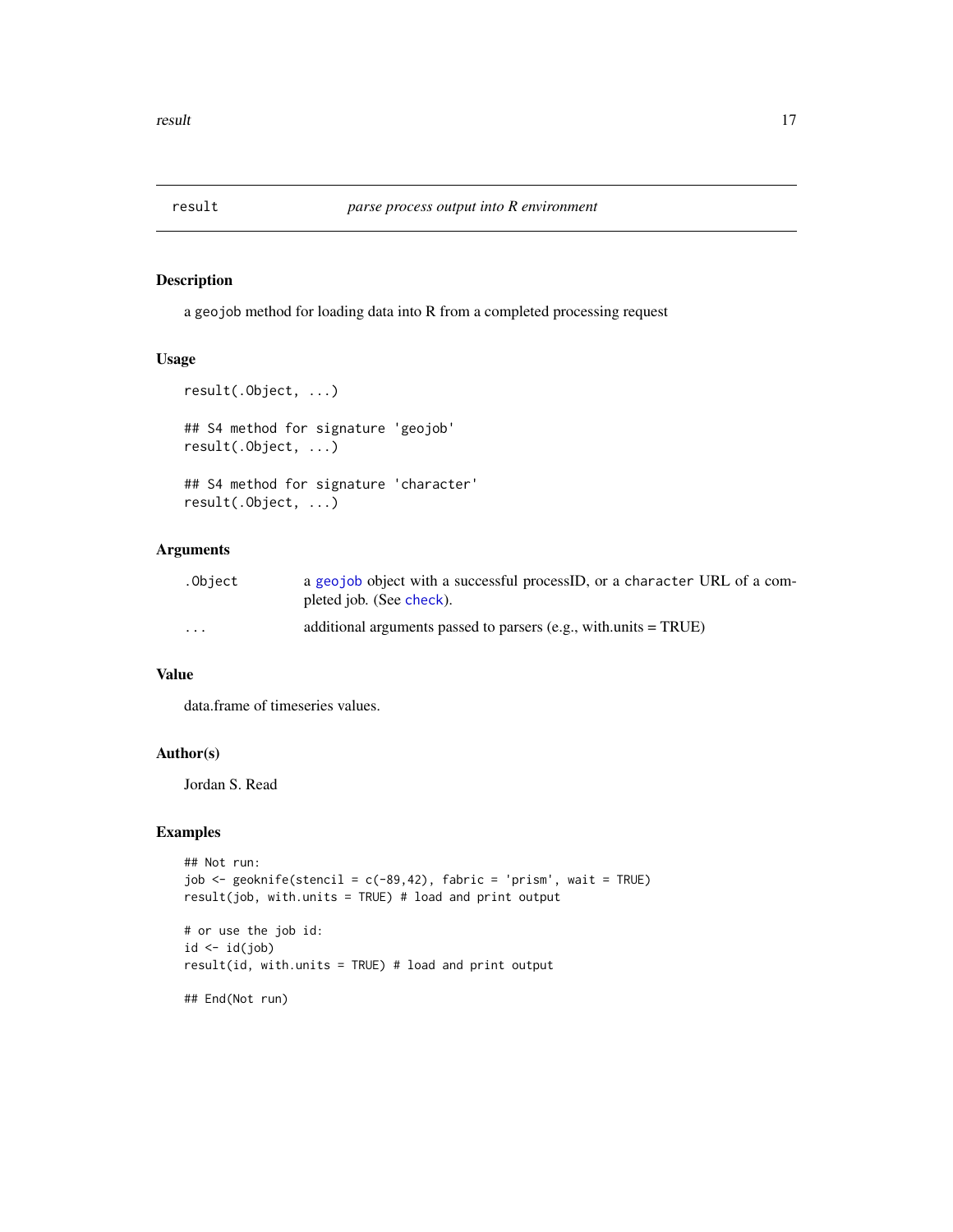<span id="page-17-1"></span><span id="page-17-0"></span>

A simple geom is a simple set of geometries specified locally. See [webgeom](#page-26-1) for web features.

### Usage

```
simplegeom(.Object, ...)
## S4 method for signature 'missing'
simplegeom(.Object, ...)
## S4 method for signature 'ANY'
simplegeom(.Object, ...)
```
## Arguments

| .Object  | any object that can be coerced into simple geom         |
|----------|---------------------------------------------------------|
| $\cdots$ | additional arguments passed to SpatialPolygonsDataFrame |

### Value

the simplegeom object

### Author(s)

Jordan S Read

```
simplegeom(c(-88.6, 45.2))
## Not run:
library(sp)
Sr1 <- Polygon(cbind(c(-89.0001,-89,-88.9999,-89,-89.0001),c(46,46.0001,46,45.9999,46)))
Sr2 <- Polygon(cbind(c(-88.6,-88.5999,-88.5999,-88.6,-88.6),c(45.2,45.2,45.1999,45.1999,45.2)))
Srs1 <- Polygons(list(Sr1), "s1")
Srs2 <- Polygons(list(Sr2), "s2")
SP <- SpatialPolygons(list(Srs1,Srs2), proj4string = CRS("+proj=longlat +datum=WGS84"))
result(geoknife(simplegeom(SP), 'prism', wait=TRUE))
## End(Not run)
simplegeom(data.frame('point1'=c(-89, 46), 'point2'=c(-88.6, 45.2)))
```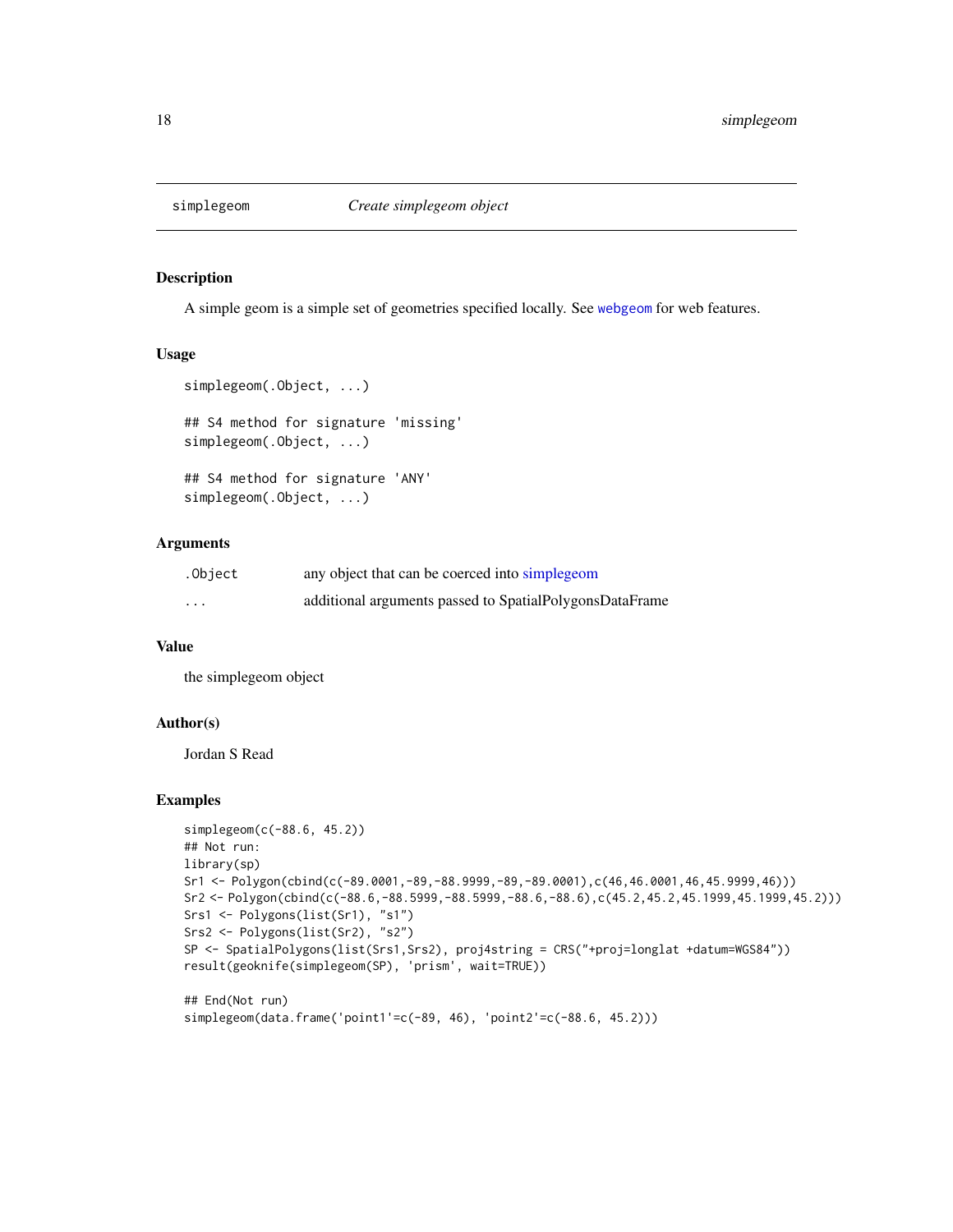<span id="page-18-2"></span><span id="page-18-0"></span>simplegeom-class *simplegeom class*

#### Description

The simplegeom class represents geometries that can be coerced into polygon features. This is one of two stencil types accepted by [geoknife](#page-11-2) (the other being [webgeom\)](#page-28-1).

#### Details

The difference between [webgeom](#page-28-1) and [simplegeom](#page-18-2) is both in the permanence and the location of the data. [webgeom](#page-28-1) is located on a web server that offers geometries using the web feature service (WFS) specification. [simplegeom](#page-18-2) are typically local data that can be accessed within an R session. Within reason, anything that can be represented as a [webgeom](#page-28-1) (or WFS) can also be represented by a [simplegeom](#page-18-2) For example, a state or watershed can be read in as [SpatialPolygons](#page-0-0) object and turned into a [simplegeom.](#page-18-2)

## **Slots**

sp a [SpatialPolygons](#page-0-0) object

DRAW\_NAMESPACE (\_private) web location of draw namespace

DRAW\_SCHEMA (\_private) web location of draw schema

<span id="page-18-1"></span>

start *Submit a GDP web processing request*

## Description

Start process for [geojob](#page-9-1)

#### Usage

start(.Object)

## S4 method for signature 'geojob' start(.Object)

## Arguments

. Object a [geojob](#page-11-1) object

# Details

start a geo-web processing request start is a method for submitting a geo-web processing request.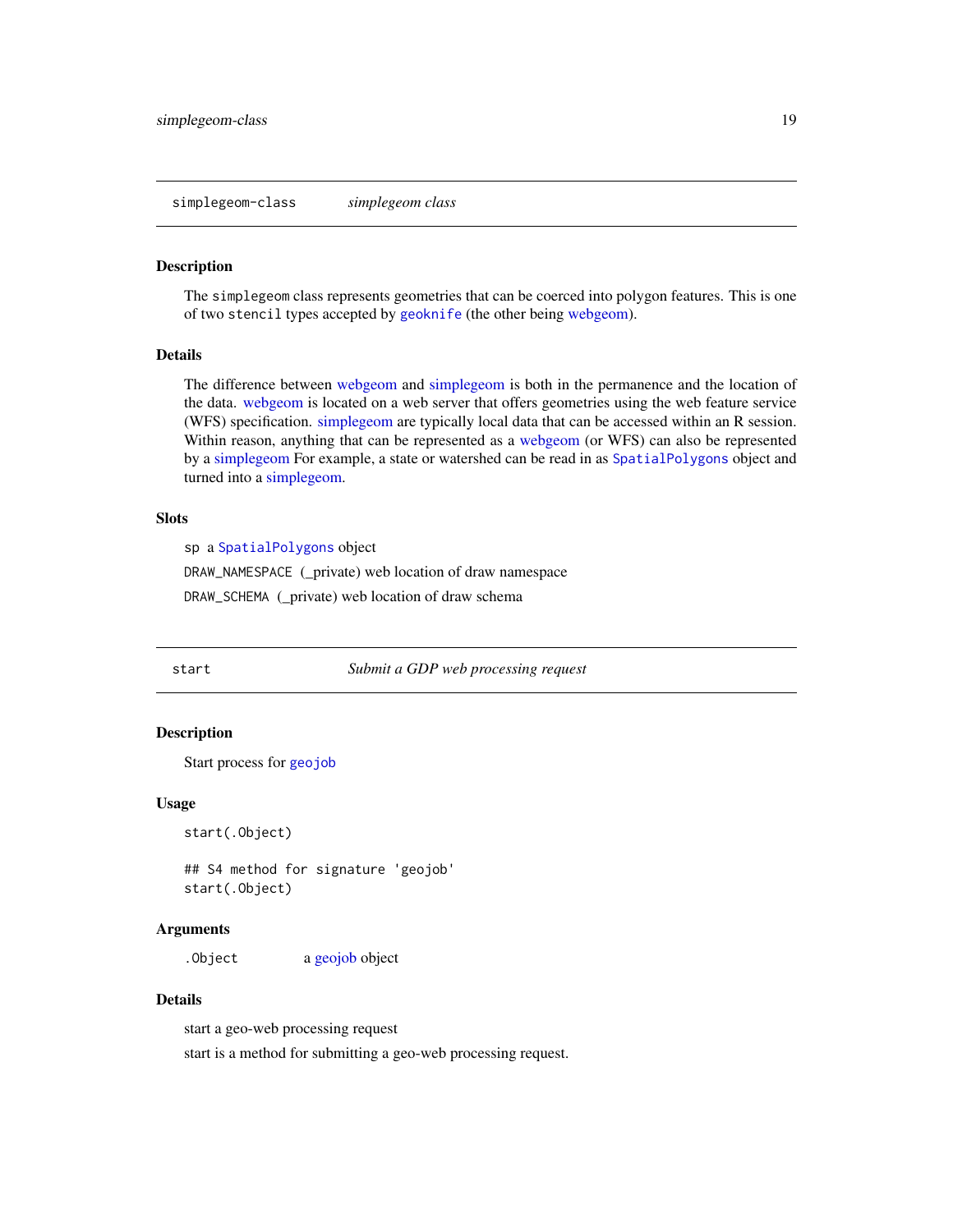#### 20 successful successful successful successful successful successful successful successful successful

## Value

A [geojob](#page-11-1) object with an active GDP process request.

## See Also

[check](#page-5-1)

## Examples

```
wd <- webdata('prism')
wg <- webgeom('state::New Hampshire')
wp <- webprocess()
gj <- geojob()
## Not run:
xml(gj) <- XML(wg, wd, wp)
url(gj) \leftarrow url(wp)gj <- start(gj)
## End(Not run)
```
successful *Convenience function for GDP process state*

## <span id="page-19-1"></span>Description

Simple wrapper to check process status

#### Usage

```
successful(.Object, retry)
error(.Object, retry)
running(.Object, retry)
running(.Object, retry = FALSE)
error(.Object, retry = FALSE)
```
## Arguments

| .Object | a geojob object or geojob ID (character)                                |
|---------|-------------------------------------------------------------------------|
| retry   | logical, attempt to retry again if communication failed with the server |

# Value

TRUE/FALSE indicating if process is in the given state (error, processing, successful)

## Author(s)

Luke Winslow, Jordan S Read

<span id="page-19-0"></span>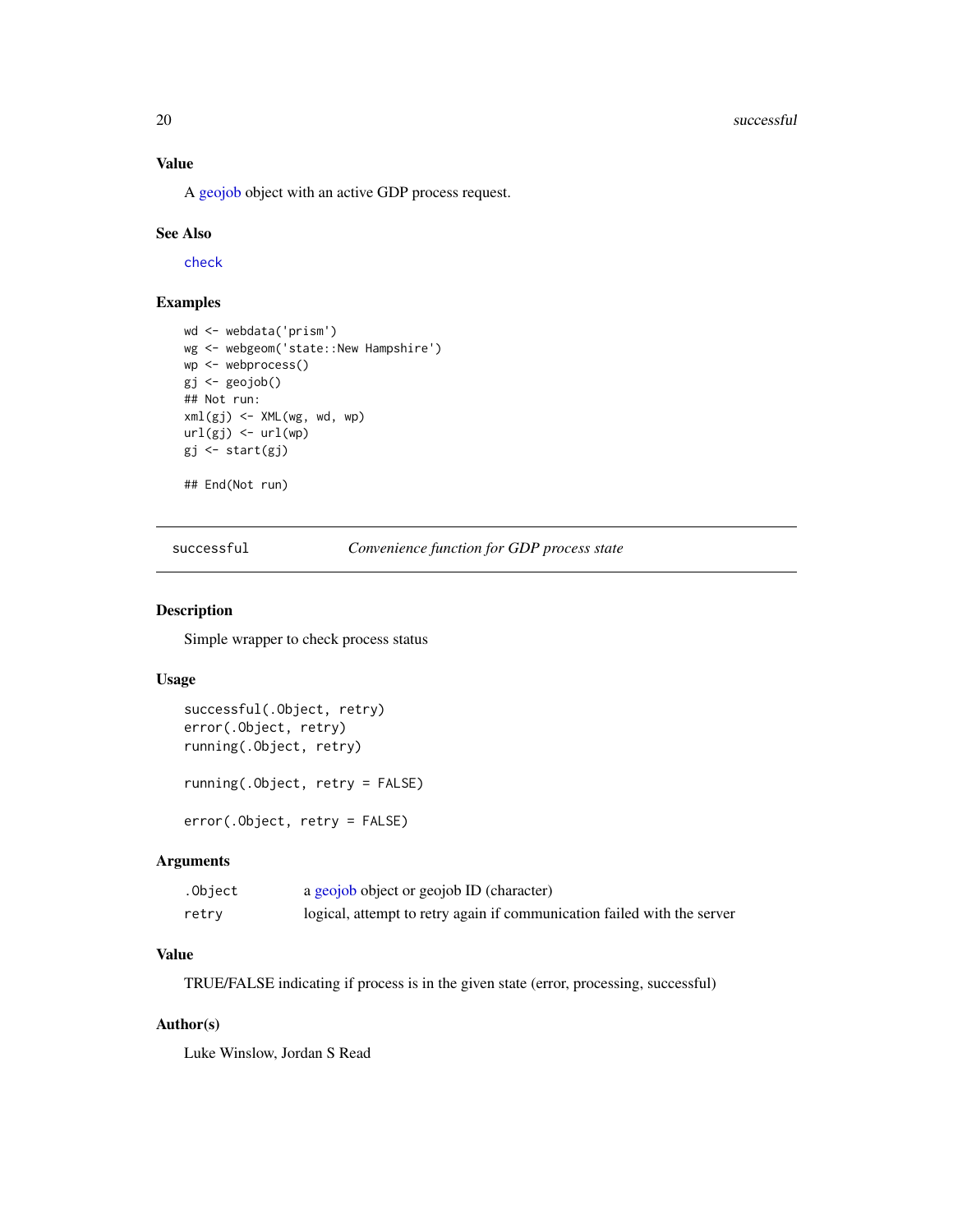#### <span id="page-20-0"></span>times 21

# See Also

[check](#page-5-1)

# Examples

```
## Not run:
job \leq geoknife(stencil = c(-89,42), fabric = 'prism')
check(job)
running(job)
error(job)
successful(job)
## End(Not run)
```
times *the times of an webdata object*

### Description

Functions to get or set the times of a [webdata](#page-25-1) object

## Usage

```
times(.Object)
times(.Object) <- value
## S4 replacement method for signature 'webdata'
times(.Object) <- value
```
## S4 method for signature 'webdata' times(.Object)

# Arguments

| .Object | a webdata object |
|---------|------------------|
| value   | a POSIXct vector |

```
wd <- webdata('prism')
times(wd) <- as.POSIXct(c("2012-11-04", "2012-11-12"))
times(wd)[1] <- as.POSIXct("2012-11-04")
times(wd)
```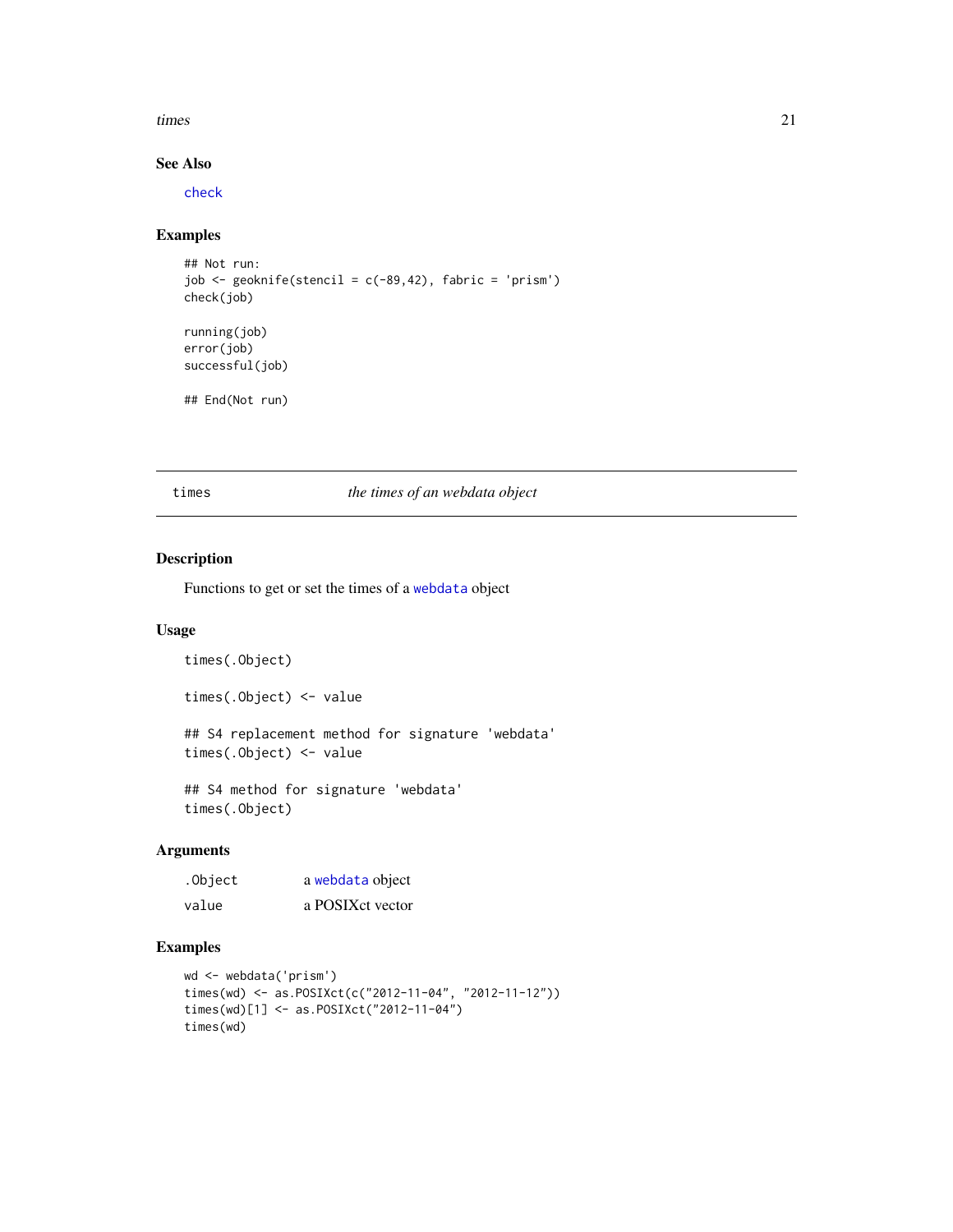<span id="page-21-1"></span><span id="page-21-0"></span>

get or set the url of an object

# Usage

```
url(.Object) <- value
url(.Object, ...)
## S4 replacement method for signature 'ANY'
url(.Object) <- value
## S4 replacement method for signature 'webprocess'
url(.Object) <- value
## S4 method for signature 'character'
url(.Object, ...)
## S4 method for signature 'missing'
url(.Object, ...)
## S4 method for signature 'datagroup'
url(.Object, ...)
## S4 method for signature 'ANY'
url(.Object, ...)
```
# Arguments

| .Object                 | a webgeom, webdata,                                                                                                                                                                  |
|-------------------------|--------------------------------------------------------------------------------------------------------------------------------------------------------------------------------------|
| value                   | a url                                                                                                                                                                                |
| $\cdot$ $\cdot$ $\cdot$ | additional arguments that would be passed to the masked base: url function.<br>These are only used when the .Object argument is character or missing geojob,<br>or webprocess object |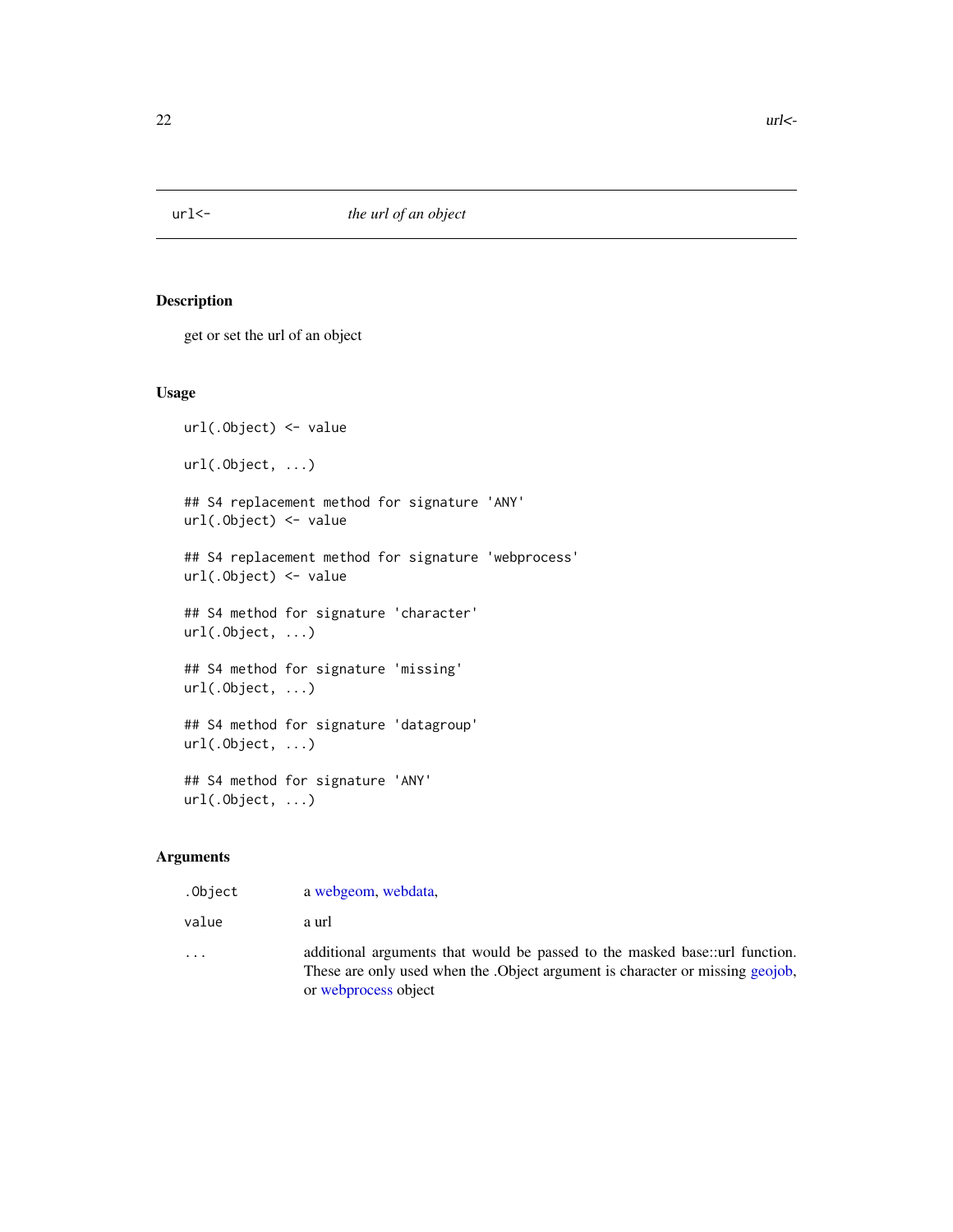<span id="page-22-1"></span><span id="page-22-0"></span>

The values of a webgeom are the values of the attributes used in the geometries. For example, if the webgeom's "geom" field is a feature collection containing states and counties, and the "attributes" are the states, then the values would be the specific states.

### Usage

```
values(.Object) <- value
values(.Object)
## S4 replacement method for signature 'webgeom'
values(.Object) <- value
## S4 method for signature 'webgeom'
values(.Object)
```
#### Arguments

| .Object | a webgeom object |
|---------|------------------|
| value   | a values         |

# Examples

```
wg <- webgeom('state::Wisconsin')
values(wg)
values(wg) <- c('Wisconsin','New Hampshire')
```
variables *the variables of a webdata object*

## Description

access or set the variables of a webdata object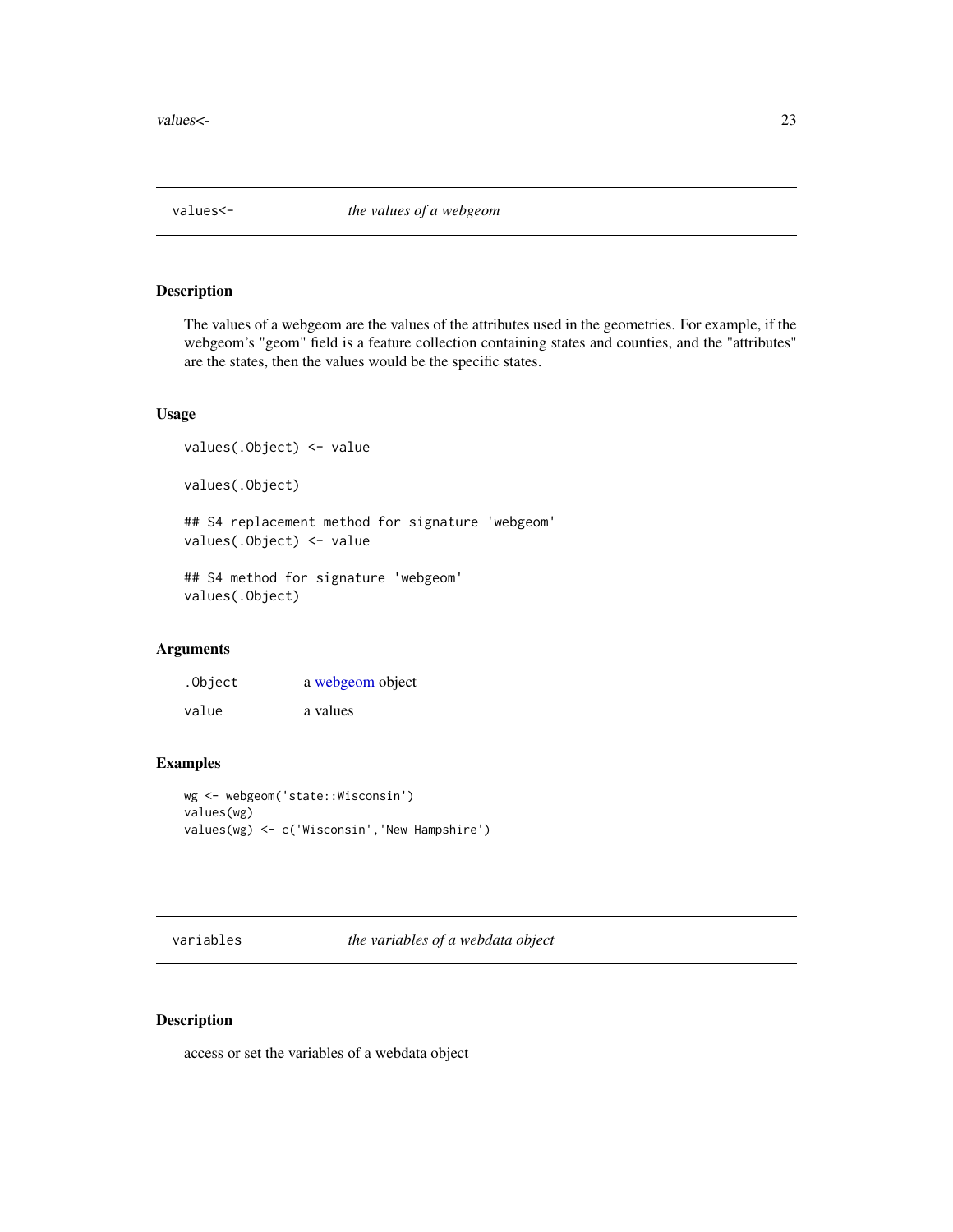# Usage

```
variables(.Object)
variables(.Object) <- value
variables(.Object) <- value
## S4 method for signature 'webdata'
variables(.Object)
## S4 replacement method for signature 'webdata'
variables(.Object) <- value
```
# Arguments

| .Object | a webdata object                 |
|---------|----------------------------------|
| value   | a character vector for variables |

version<- *the version of an object*

# <span id="page-23-1"></span>Description

get the version of webgeom or webprocess

# Usage

version(.Object) <- value

version(.Object)

## S4 replacement method for signature 'ANY' version(.Object) <- value

## S4 method for signature 'ANY' version(.Object)

# Arguments

| .Object | a webgeom or webprocess object |
|---------|--------------------------------|
| value   | a version                      |

<span id="page-23-0"></span>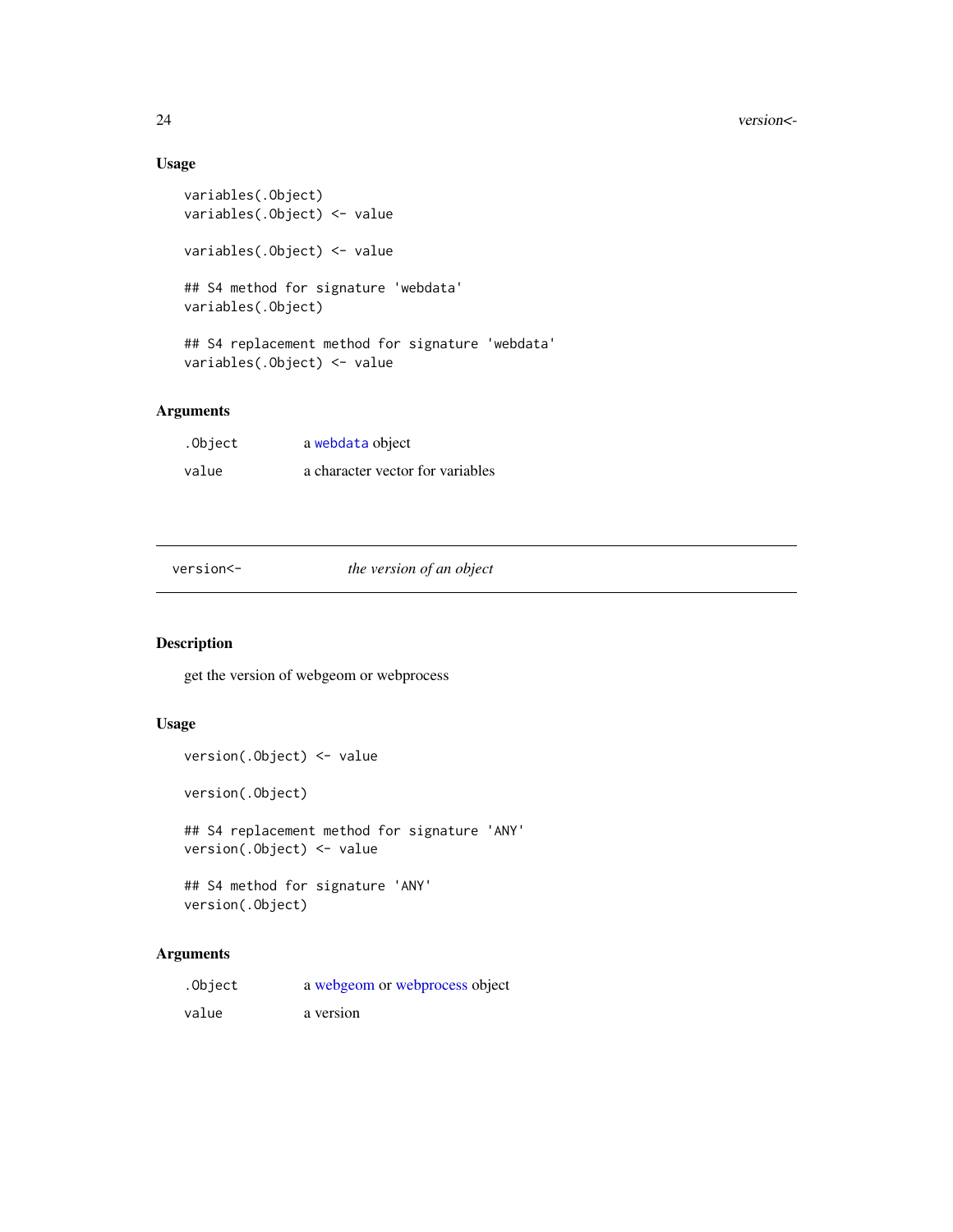<span id="page-24-0"></span>

keeps R in a loop while GDP works on the request. Checks [running](#page-19-1). Will drop out of loop whenever !running(geojob)

## Usage

```
wait(.Object, sleep.time)
## S4 method for signature 'geojob,numeric'
wait(.Object, sleep.time)
## S4 method for signature 'geojob,missing'
wait(.Object, sleep.time)
## S4 method for signature 'character,numeric'
wait(.Object, sleep.time)
## S4 method for signature 'character,missing'
wait(.Object, sleep.time)
```
## Arguments

| .Object    | a geojob                                                    |
|------------|-------------------------------------------------------------|
| sleep.time | a number of seconds to wait in between checking the process |

# Value

invisible return of .Object, unaltered

```
## Not run:
job \leq geoknife(stencil = c(-89,42), fabric = 'prism')
2+2
wait(job)
check(job) # should be complete
## End(Not run)
```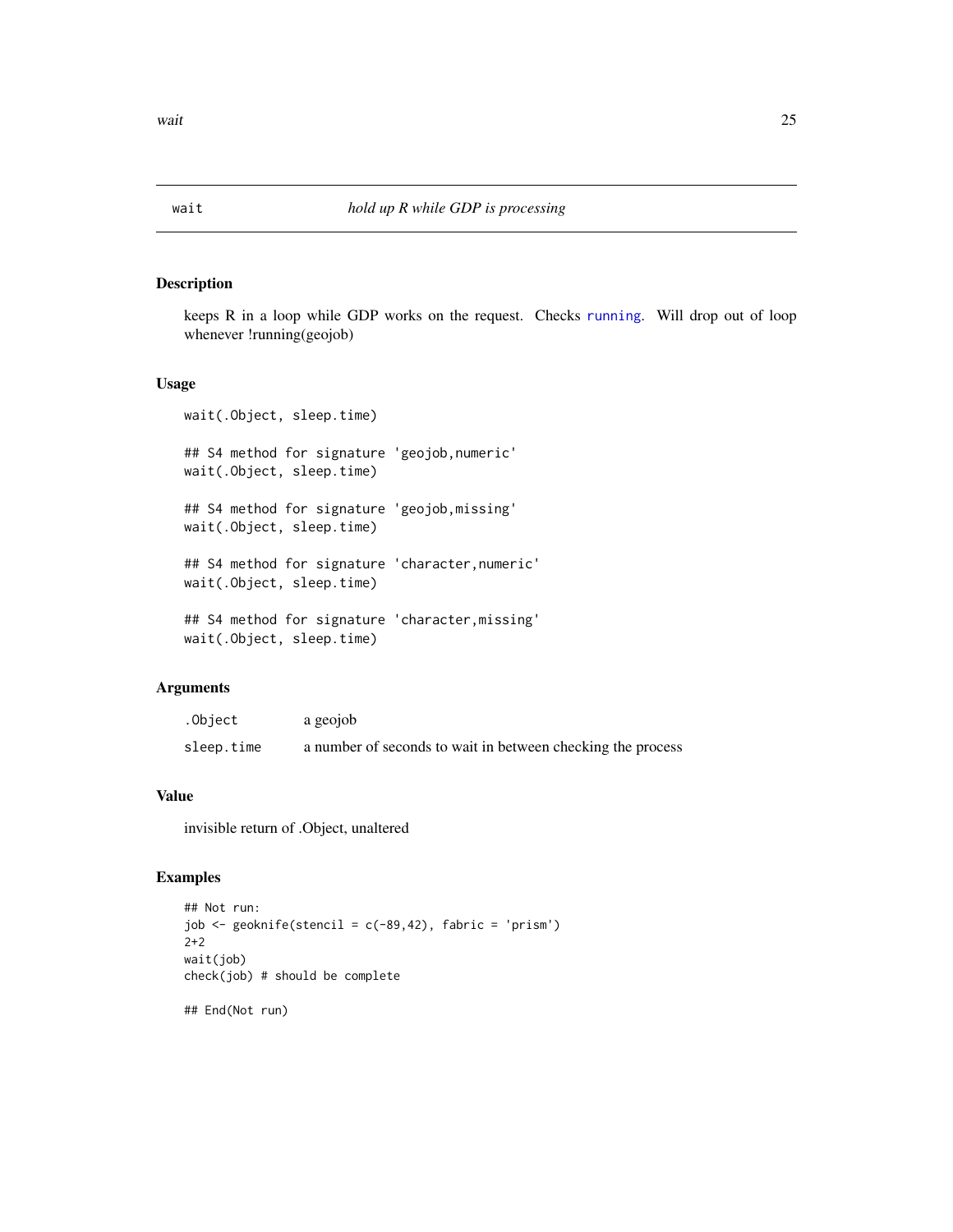<span id="page-25-1"></span><span id="page-25-0"></span>

A class representing a web dataset.

## Usage

```
webdata(.Object, ...)
## S4 method for signature 'missing'
webdata(.Object, ...)
## S4 method for signature 'character'
webdata(
  .Object = c("prism", "iclus", "daymet", "gldas", "nldas", "topowx", "solar",
    "metobs"),
  ...
\lambda## S4 method for signature 'geojob'
webdata(.Object, ...)
## S4 method for signature 'ANY'
webdata(.Object, ...)
```
# Arguments

| .Obiect | any object that can be coerced into webdata (currently character, webdata,<br>and list)            |
|---------|----------------------------------------------------------------------------------------------------|
| .       | additional arguments passed initialize method (e.g., times, or any other in the<br>webdata object. |

# Value

the webdata object representing a dataset and parameters

#### Slots

times value of type "POSIXct", start and stop dates for data url value of type "character", the web location for the dataset variable value of type "character", the variable(s) for data

## Author(s)

Jordan S Read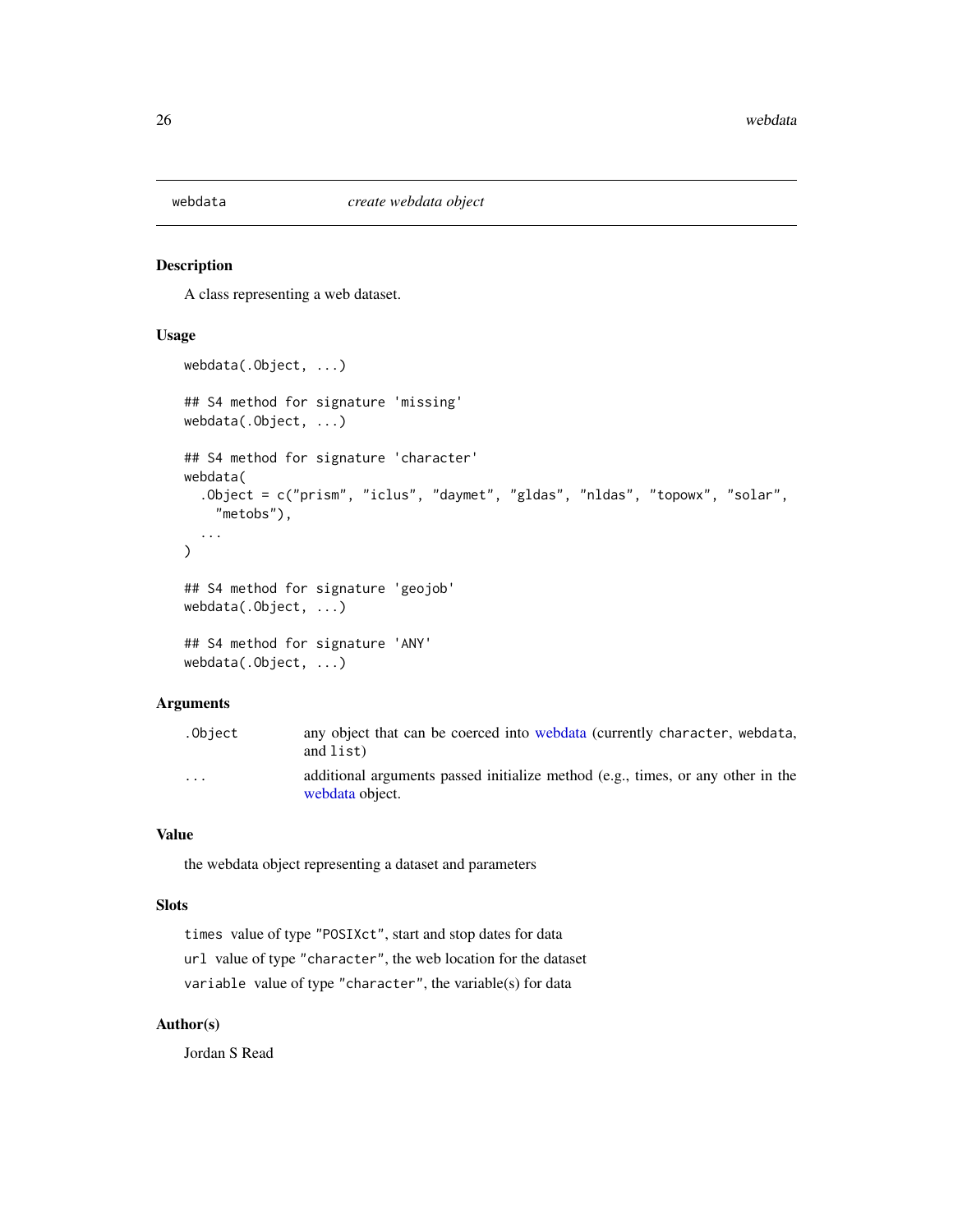## <span id="page-26-0"></span>webdata-class 27

#### Examples

```
webdata('prism')
webdata('prism', times=as.POSIXct(c('1990-01-01', '1995-01-01')))
webdata(list(times = as.POSIXct(c('1895-01-01 00:00:00','1899-01-01 00:00:00')),
url = 'https://cida.usgs.gov/thredds/dodsC/prism',
 variables = 'ppt'))
```
<span id="page-26-2"></span>webdata-class *webdata class*

## Description

a class for specifying details of web datasets (webdata!). These datasets have to be accessible through the OPeNDAP protocol or as WCS (web coverage services).

## Slots

times vector of POSIXct dates (specifying start and end time of processing)

url URL of web data

variables variable(s) used for processing from dataset

<span id="page-26-1"></span>webgeom *create webgeom object*

#### Description

A class representing a web available feature geometry.

#### Usage

```
webgeom(.Object, ...)
## S4 method for signature 'missing'
webgeom(.Object, ...)
```
## S4 method for signature 'ANY' webgeom(.Object, ...)

#### Arguments

| .Object | any object that can be coerced into webgeom |  |
|---------|---------------------------------------------|--|
|         |                                             |  |

... additional arguments passed initialize method (e.g., [url](#page-21-1)). See the named slots above for arguments for . . .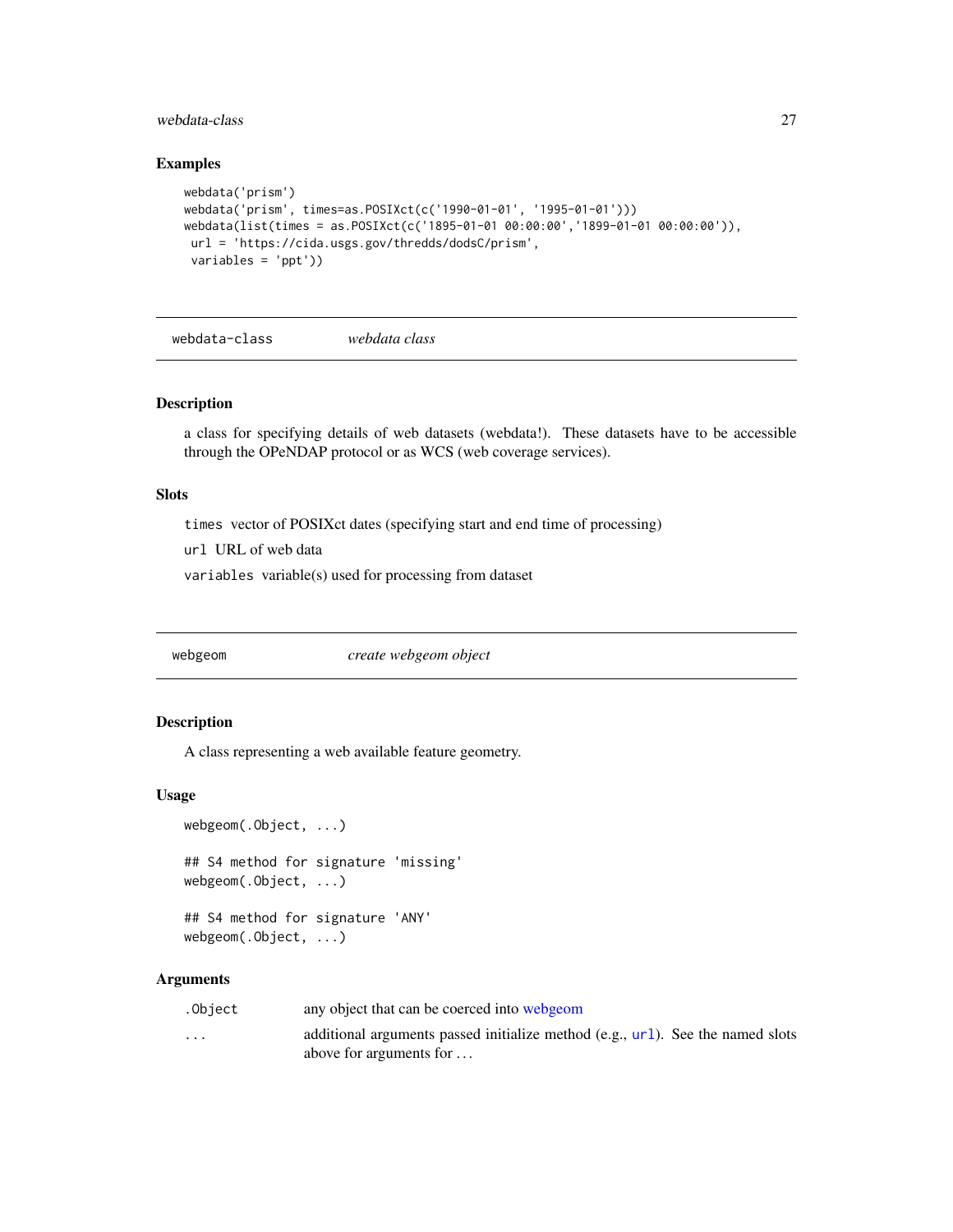#### <span id="page-27-0"></span>Details

slots can be accessed or set with methods of the same names (e.g., url(webgeom()))

#### Value

the webgeom object representing a dataset and parameters

#### **Slots**

url value of type "character", the web location for the web feature service

geom value of type "character", the feature for webgeom

attribute the attribute (e.g., "State")

values the values of the attribute, (e.g., "Wisconsin") or NA (all)

#### Author(s)

Jordan S Read

#### See Also

[url](#page-21-1), [geom](#page-12-1), [attribute](#page-3-1), [values](#page-22-1)

```
wg <- webgeom(geom = "sample:CONUS_states",
attribute = "STATE",
values = "New Hampshire")
#-- use available state datasets:
wg <- webgeom('state::New Hampshire')
wg <- webgeom('state::New Hampshire,Wisconsin,Alabama')
#-- use available Level III Ecoregion datasets:
wg <- webgeom('ecoregion::Colorado Plateaus,Driftless Area')
#-- use available simplified HUC8s:
wg <- webgeom('HUC8::09020306,14060009')
wg <- webgeom()
## Not run:
## Steps to find data on Howard County in Texas:
#1) locate the \code{geom} for counties by looking at the options for geoms
query(webgeom(), 'geoms') # discover sample:Counties
#2) locate the \code{attribute} for county names by looking at the options for attributes
query(webgeom(geom='sample:Counties'), 'attributes') # discover FIPS
#3) find the appropriate fip code for the county:
howard.fips <- maps::county.fips %>%
  dplyr::filter(polyname == 'texas,howard') %>% .$fips %>% as.character
#4) create a webgeom for the Howard County in Texas
stencil <- webgeom(geom='sample:Counties', attribute='FIPS', values=howard.fips)
#5) get data for Howard County
fabric <- webdata(url = 'https://cida.usgs.gov/thredds/dodsC/stageiv_combined',
variables = "Total_precipitation_surface_1_Hour_Accumulation",
```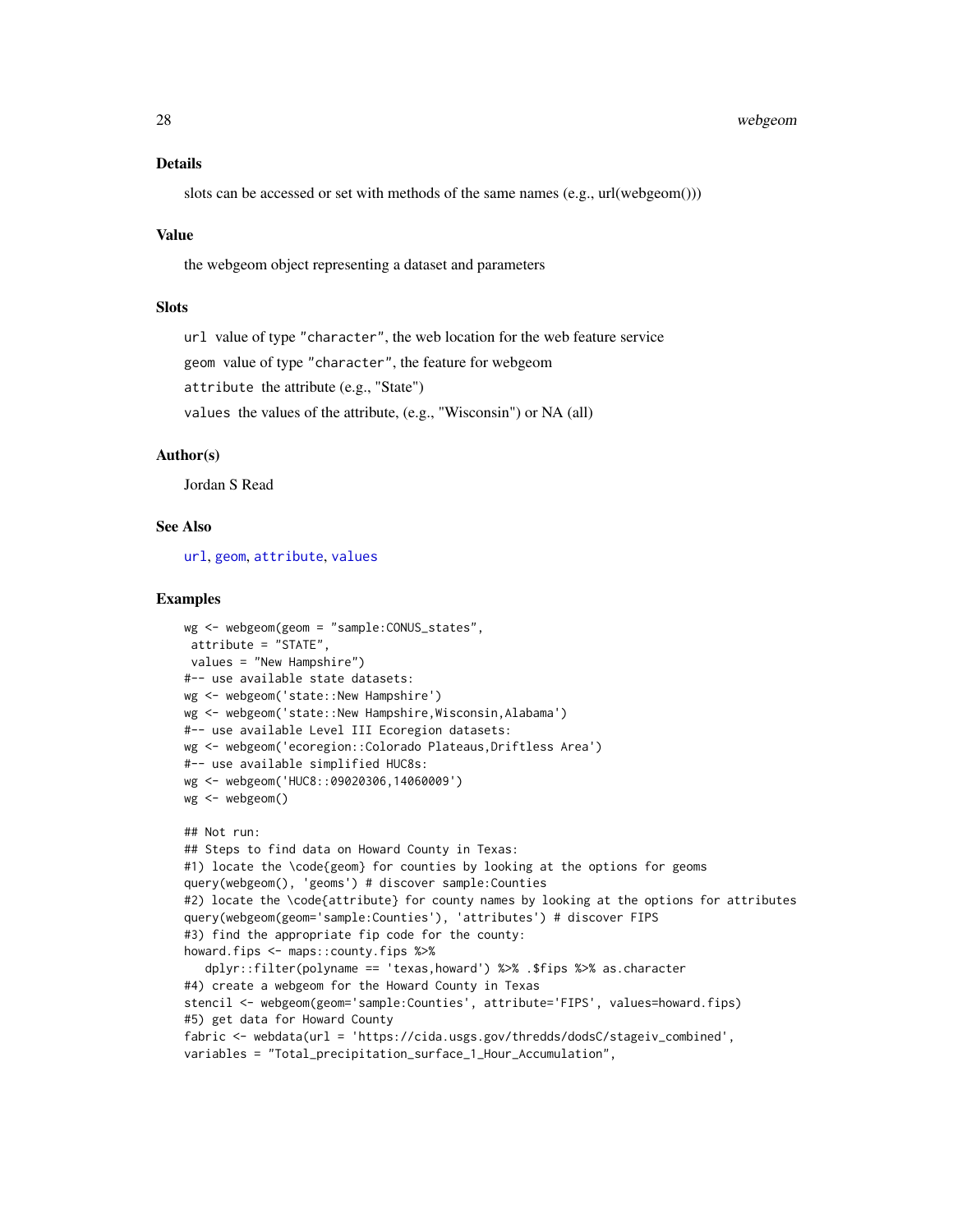# <span id="page-28-0"></span>webgeom-class 29

```
times = c(as.POSIXct("2016-06-06 05:00:00"),
          as.POSIXct("2016-06-07 05:00:00")))
job <- geoknife(stencil, fabric, wait = TRUE)
precipData <- result(job)
head(precipData)
## End(Not run)
```
<span id="page-28-1"></span>webgeom-class *webgeom class*

#### Description

The webgeom class represents a web feature service (WFS) dataset. WFS is an open geospatial consortium standard for spatial data on the web. WFS supports filtering of spatial elements and this object can support many of those filters.

#### **Slots**

url URL of web feature service endpoint. Can be set or accessed using [url](#page-21-1)

geom character for geometric feature name. Can be set or accessed using [geom](#page-12-1)

- attribute character for feature attribute (used for filtering and naming in output) Can be set or accessed using [attribute](#page-3-1)
- values character vector of attribute values to be used in processing (a subset, or all if NA) Can be set or accessed using [values](#page-22-1)
- version a character that specifies the web feature service (WFS) version to use. Can be set or accessed using [version](#page-23-1)
- GML\_IDs (\_private) IDs that correspond to values. Used internally for processing.
- WFS\_NAMESPACE (\_private) web location of web feature service namespace
- GML\_NAMESPACE (\_private) web location of GML namespace
- GML\_SCHEMA\_LOCATION (\_private) web location of GML schema location

## See Also

[webgeom](#page-26-1), [url](#page-21-1), [geom](#page-12-1), [attribute](#page-3-1), [values](#page-22-1), [version](#page-23-1)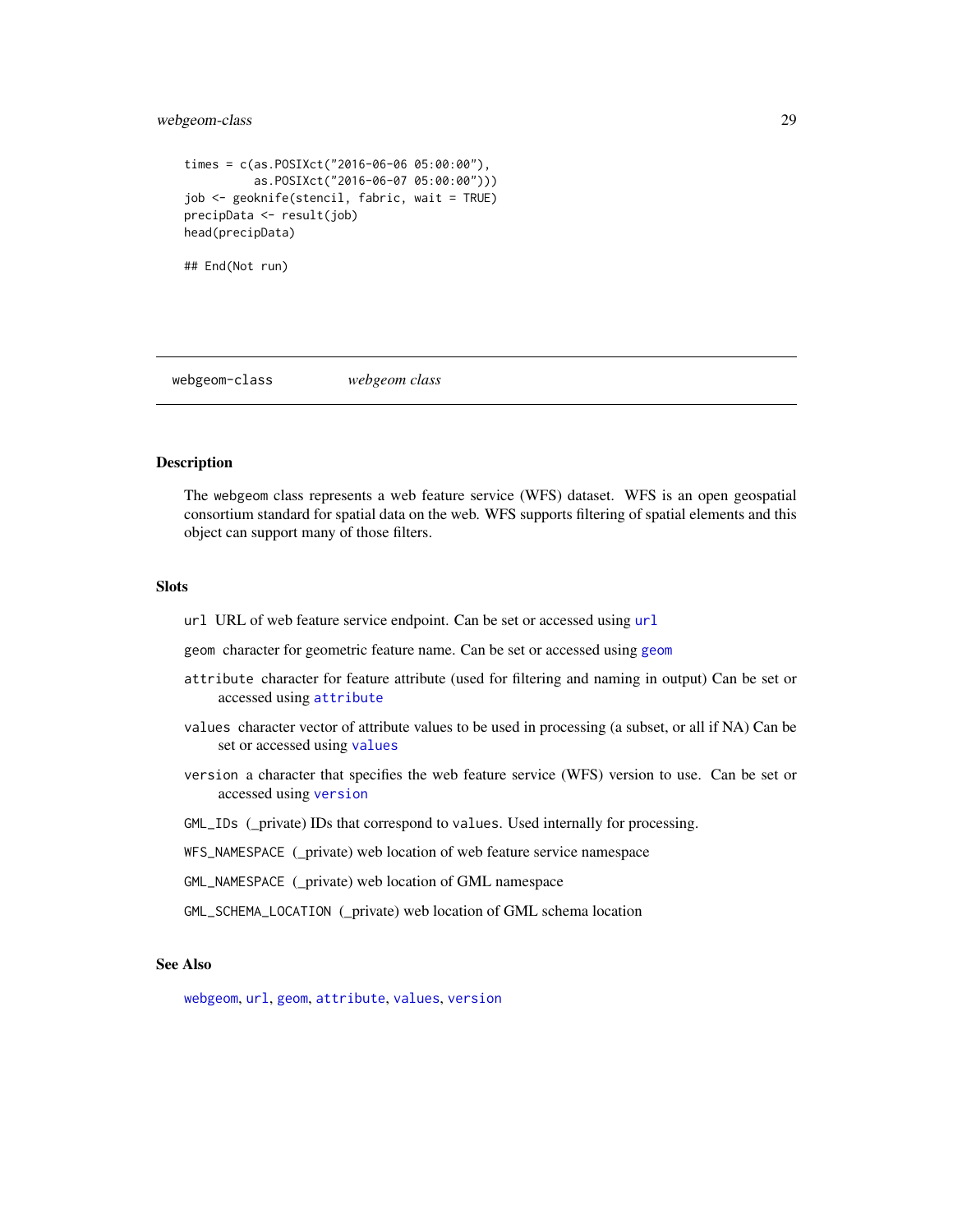<span id="page-29-2"></span><span id="page-29-0"></span>

create webprocess object

## Usage

```
webprocess(.Object, ...)
## S4 method for signature 'missing'
webprocess(.Object, ...)
## S4 method for signature 'character'
webprocess(
  .Object = c("summary", "unweighted summary", "coverage summary", "subset",
    "coverage subset"),
  ...
\mathcal{L}## S4 method for signature 'ANY'
```

```
webprocess(.Object, ...)
```
#### Arguments

| .Object  | any object that can be coerced into webprocess                     |
|----------|--------------------------------------------------------------------|
| $\cdots$ | additional arguments passed initialize method (e.g., url, version) |

# Value

the webprocess object

## Author(s)

Jordan S Read

<span id="page-29-1"></span>webprocess-class *webprocess class*

# Description

A class representing geoknife web processing specifications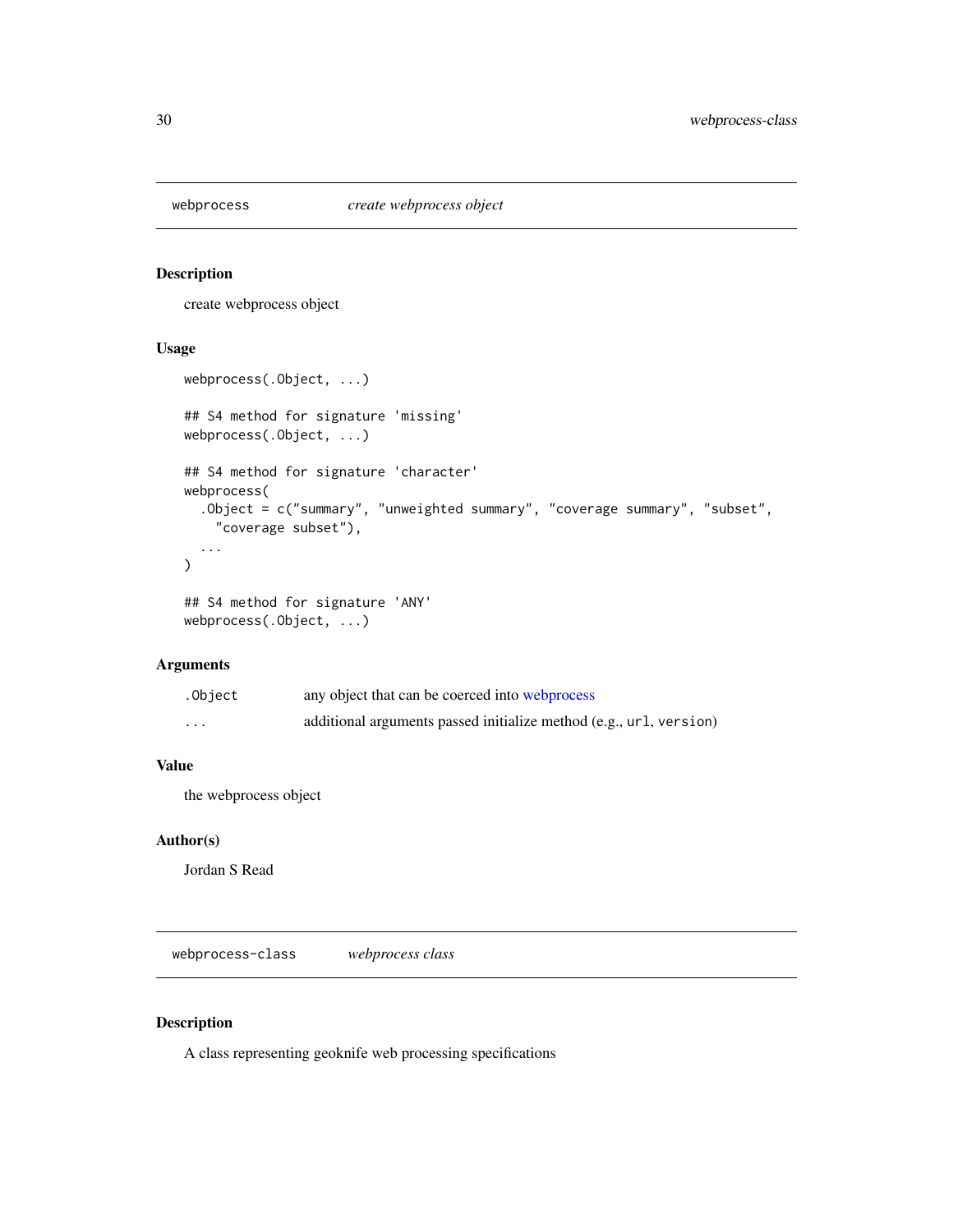#### <span id="page-30-0"></span> $XML$  31

## **Slots**

[url](#page-21-1) URL for webprocessing service. Can be set or accessed using url [algorithm](#page-2-1) a list for algorithm used. Can be set or accessed using algorithm version a character specifying the wep processing service version to use. Can be set or accessed using [version](#page-23-1) email an email to send finished process alert to wait boolean for wait until complete (hold up R until processing is complete) sleep.time numeric for time to wait in between calls to [check](#page-5-1). Only used if wait=TRUE processInputs (\_private) a list of required and options process inputs, and their default values (if specified). This is populated (or repopulated) whenever algorithm is set. WPS\_SCHEMA\_LOCATION (\_private) location for web processing service schema WPS\_NAMESPACE (\_private) location for web processing service namespace OWS\_NAMESPACE (\_private) namespace web location XSI\_SCHEMA\_LOCATION (\_private) schema web location XSI\_NAMESPACE (\_private) namespace web location XLINK\_NAMESPACE (\_private) namespace web location UTILITY\_URL (\_private) web processing service utility url. Uses same base url as public slot url OGC\_NAMESPACE (\_private) namespace web location emailK (\_private) relative url for email when complete utility.

## See Also

[webprocess](#page-29-2), [url](#page-21-1), [algorithm](#page-2-1), [version](#page-23-1)

XML *XML from set of objects*

#### **Description**

Extract important parts of stencil, fabric, and knife into POST XML

#### Usage

XML(stencil, fabric, knife)

## S4 method for signature 'ANY,webdata,webprocess' XML(stencil, fabric, knife)

#### Arguments

| stencil | a webdata OR simplegeom object |
|---------|--------------------------------|
| fabric  | a webdata object               |
| knife   | a webprocess object            |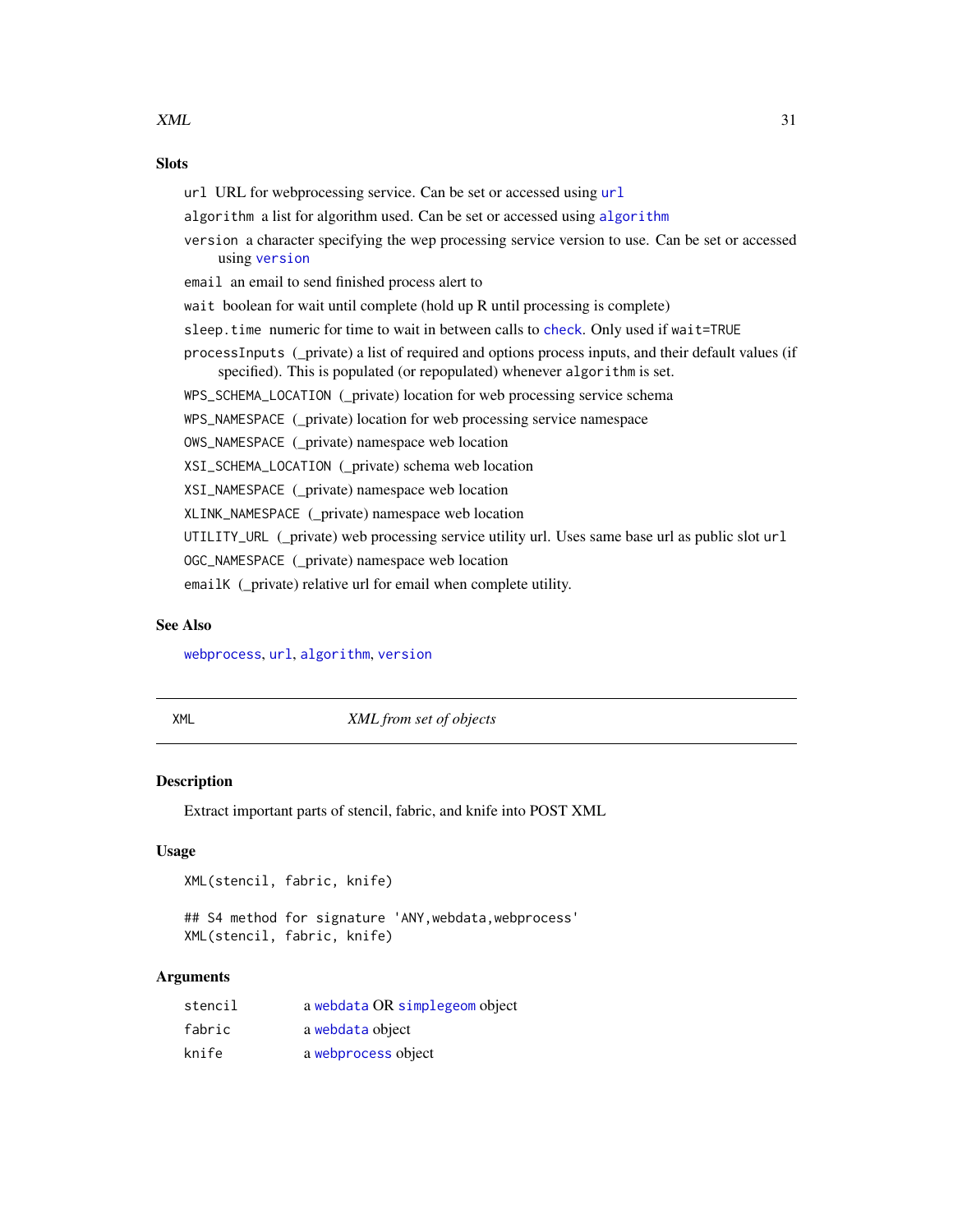# Value

XML as ?string?

# Examples

```
wd <- webdata('prism',times = as.POSIXct(c('2001-01-01','2002-02-05')))
wg <- webgeom('state::Wisconsin')
## Not run:
XML(wg, wd, webprocess())
sg <- simplegeom(c(-89,45))
XML(sg, wd, webprocess())
```
## End(Not run)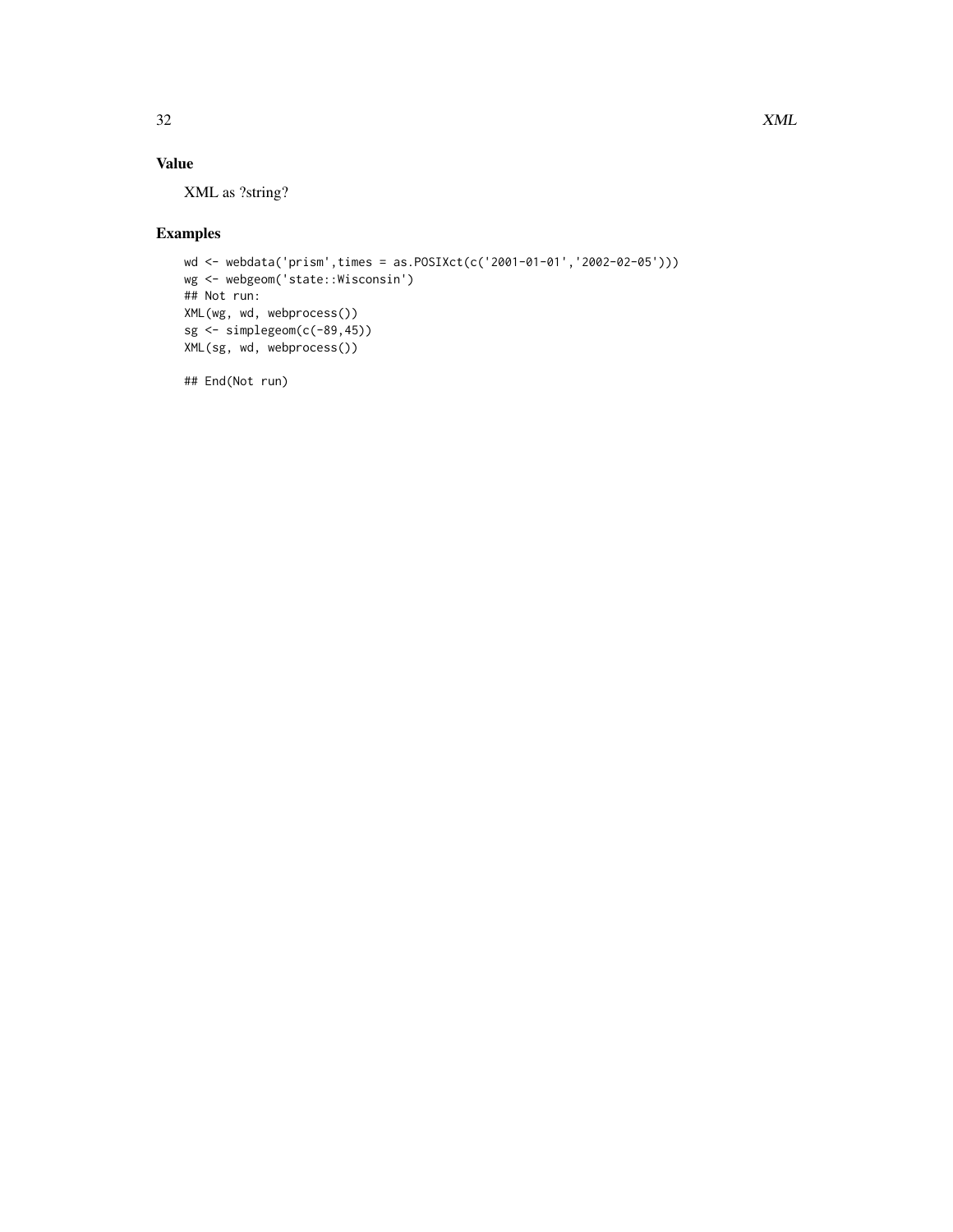# <span id="page-32-0"></span>**Index**

∗ methods cancel, [5](#page-4-0) parseCategorical, [14](#page-13-0) parseTimeseries, [15](#page-14-0) query, [15](#page-14-0) result, [17](#page-16-0) [,datagroup-method *(*datagroup*)*, [7](#page-6-0) [[,datagroup,ANY,ANY-method *(*datagroup*)*, [7](#page-6-0) abstract, [3](#page-2-0) abstract,datagroup-method *(*abstract*)*, [3](#page-2-0) algorithm, [3,](#page-2-0) *[31](#page-30-0)* algorithm,webprocess-method *(*algorithm*)*, [3](#page-2-0) algorithm,xml\_document-method *(*algorithm*)*, [3](#page-2-0) algorithm<- *(*algorithm*)*, [3](#page-2-0) algorithm<-,webprocess-method *(*algorithm*)*, [3](#page-2-0) attribute, *[13,](#page-12-0) [14](#page-13-0)*, *[28,](#page-27-0) [29](#page-28-0)* attribute *(*attribute<-*)*, [4](#page-3-0) attribute,webgeom-method *(*attribute<-*)*, [4](#page-3-0) attribute<-, [4](#page-3-0) attribute<-,webgeom-method *(*attribute<-*)*, [4](#page-3-0)

cancel, [5](#page-4-0) cancel,geojob-method *(*cancel*)*, [5](#page-4-0) cancel,missing-method *(*cancel*)*, [5](#page-4-0) check, [6,](#page-5-0) *[14,](#page-13-0) [15](#page-14-0)*, *[17](#page-16-0)*, *[20,](#page-19-0) [21](#page-20-0)*, *[31](#page-30-0)* check,character-method *(*check*)*, [6](#page-5-0) check,geojob-method *(*check*)*, [6](#page-5-0)

datagroup, [7](#page-6-0) datagroup,ANY-method *(*datagroup*)*, [7](#page-6-0) datagroup,datagroup-methods *(*datagroup*)*, [7](#page-6-0) datagroup-class, [8](#page-7-0)

defaultProcessInputs, [8](#page-7-0) download, [9,](#page-8-0) *[14,](#page-13-0) [15](#page-14-0)* download,character,character-method *(*download*)*, [9](#page-8-0) download,character,missing-method *(*download*)*, [9](#page-8-0) download,geojob,character-method *(*download*)*, [9](#page-8-0) download,geojob,missing-method *(*download*)*, [9](#page-8-0)

error *(*successful*)*, [20](#page-19-0)

# gconfig, [9](#page-8-0)

geojob, *[5,](#page-4-0) [6](#page-5-0)*, *[9](#page-8-0)*, [10,](#page-9-0) *[11](#page-10-0)[–15](#page-14-0)*, *[17](#page-16-0)*, *[19,](#page-18-0) [20](#page-19-0)*, *[22](#page-21-0)* geojob,character-method *(*geojob*)*, [10](#page-9-0) geojob,geojob-method *(*geojob*)*, [10](#page-9-0) geojob,missing-method *(*geojob*)*, [10](#page-9-0) geojob,xml\_document-method *(*geojob*)*, [10](#page-9-0) geojob-class, [12](#page-11-0) geoknife, *[8](#page-7-0)*, [12,](#page-11-0) *[19](#page-18-0)* geom, *[28,](#page-27-0) [29](#page-28-0)* geom *(*geom<-*)*, [13](#page-12-0) geom,webgeom-method *(*geom<-*)*, [13](#page-12-0) geom<-, [13](#page-12-0) geom<-,webgeom-method *(*geom<-*)*, [13](#page-12-0)

id *(*geojob*)*, [10](#page-9-0) id,character-method *(*geojob*)*, [10](#page-9-0) id,geojob-method *(*geojob*)*, [10](#page-9-0) id<- *(*geojob*)*, [10](#page-9-0) id<-,geojob-method *(*geojob*)*, [10](#page-9-0)

length,datagroup-method *(*datagroup*)*, [7](#page-6-0)

par, *[10](#page-9-0)* parseCategorical, [14,](#page-13-0) *[15](#page-14-0)* parseTimeseries, *[14](#page-13-0)*, [15](#page-14-0)

query, [15](#page-14-0)